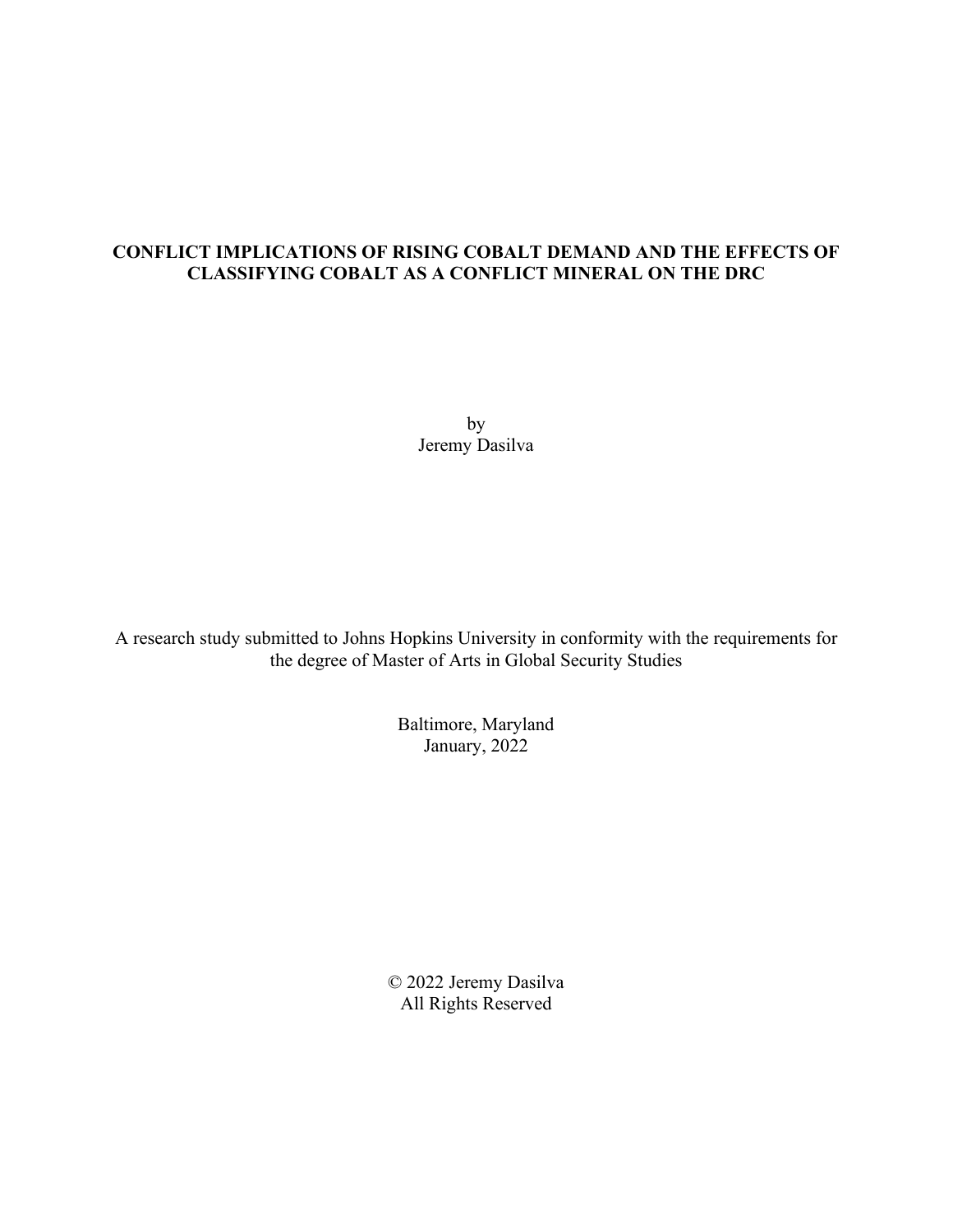#### **Abstract**

As the world pushes towards renewable energy, the demand for critical minerals is predicted to see unprecedent levels of growth. One of these minerals is cobalt, a mineral needed for electric vehicles and battery storage. The largest cobalt reserves in the world are in the Democratic Republic of Congo where cobalt mining is closely related with human rights abuses and atrocities. In the wake of the energy transition, NGO's and other corporations are pushing for cobalt to be considered a conflict mineral. The literature on this topic, however, suggests that the mechanisms by which natural resources interact with a state are more complex than being given credit. Although armed conflict and human rights violations are related, they should not and cannot be effectively addressed with the same policies.

The labeling of cobalt as a conflict mineral suggests that it is directly used by armed groups to fund violence, and this legal definition would mean inclusion under supply chain transparency programs like Dodd-Frank. Furthermore, calling cobalt a conflict mineral leads many companies to treat it as such, despite the legal classification. Current data shows, however, that there is little evidence of armed groups vying for control of cobalt mines, utilizing the existing labor force in these mines, or selling cobalt for profit like is evident in Eastern Congo with other conflict minerals. The Congolese government is also seeking to monopolize the cobalt industry and push out artisanal miners, contributing to calls to classify cobalt as a conflict mineral. As seen in a comparison to Chile's copper mining industry, however, quality institutions play a key role in reducing rent seeking and promoting a healthy mining sector, particularly the healthy relationship between state owned mining companies and private/foreign investors.

Any external supply chain due-diligence efforts will face difficulty without also focusing on the underlying internal issues present in the DRC's national treatment of this resource. The

ii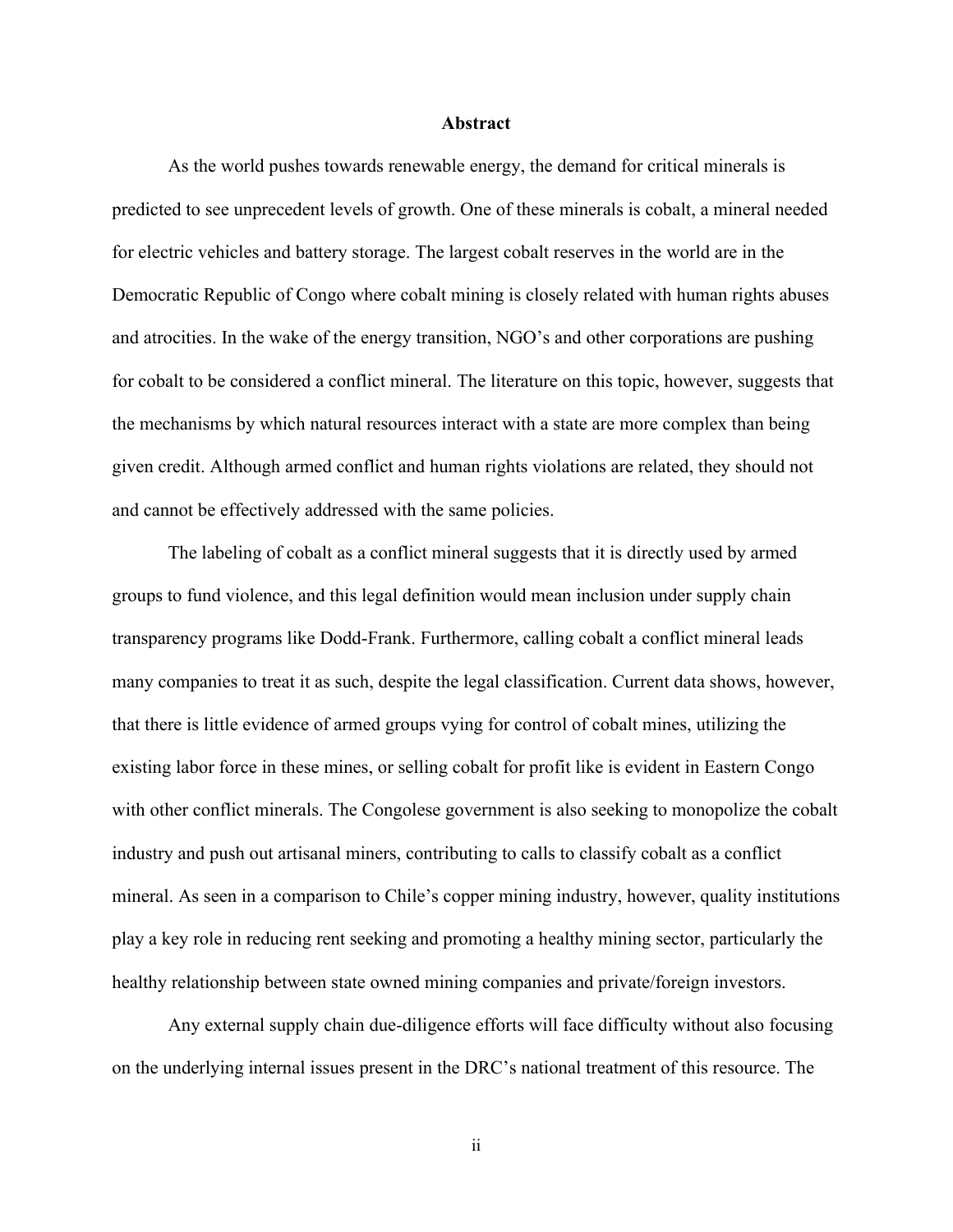inclusion of cobalt under conflict minerals legislation also does not address the fundamental issues driving the human rights abuses in cobalt mining, which is the primary reason for the labeling in the first place.

This paper was written under the guidance of Professor Sarah Clark. It was reviewed by Professor Elly Rostoum.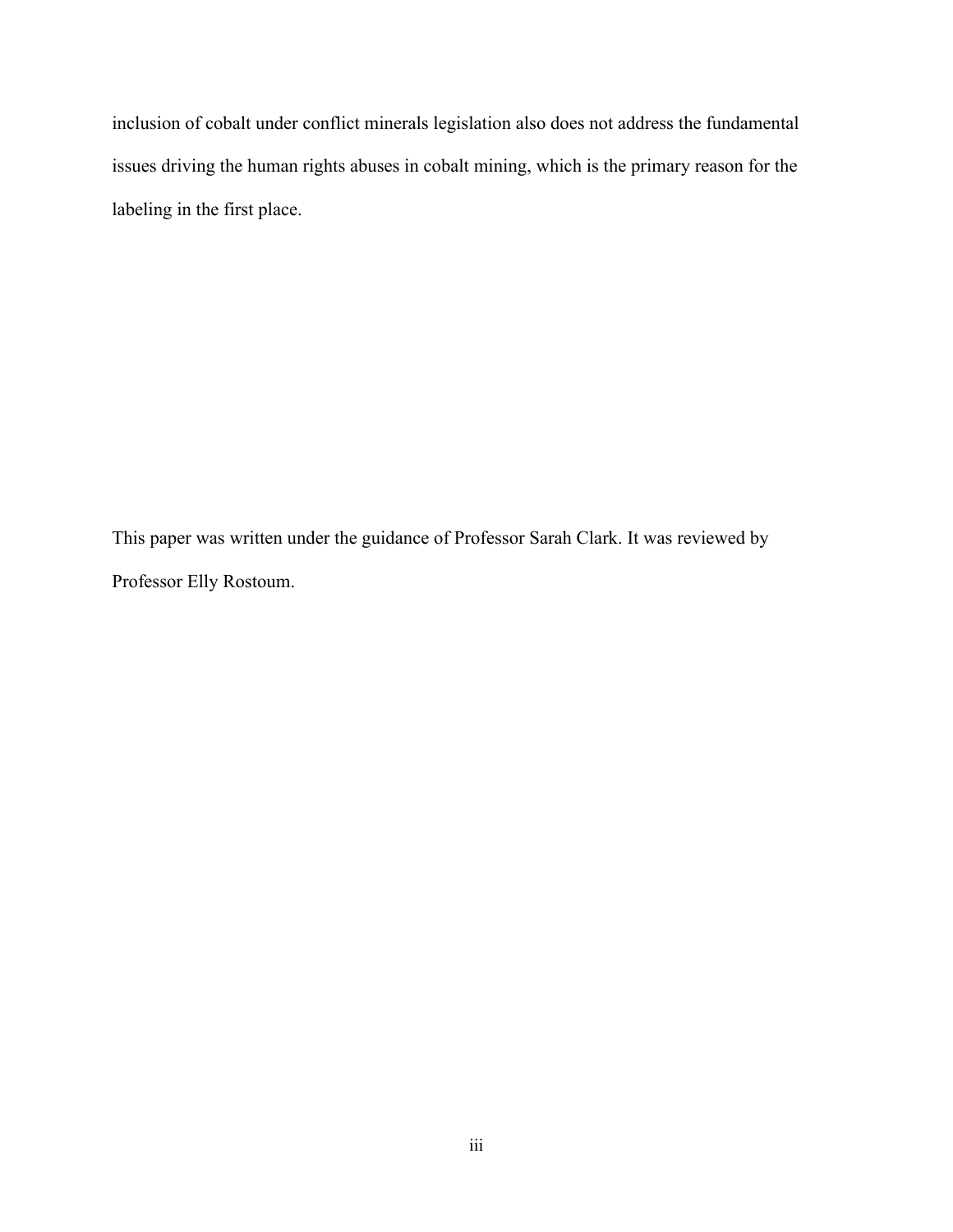## **Table of Contents**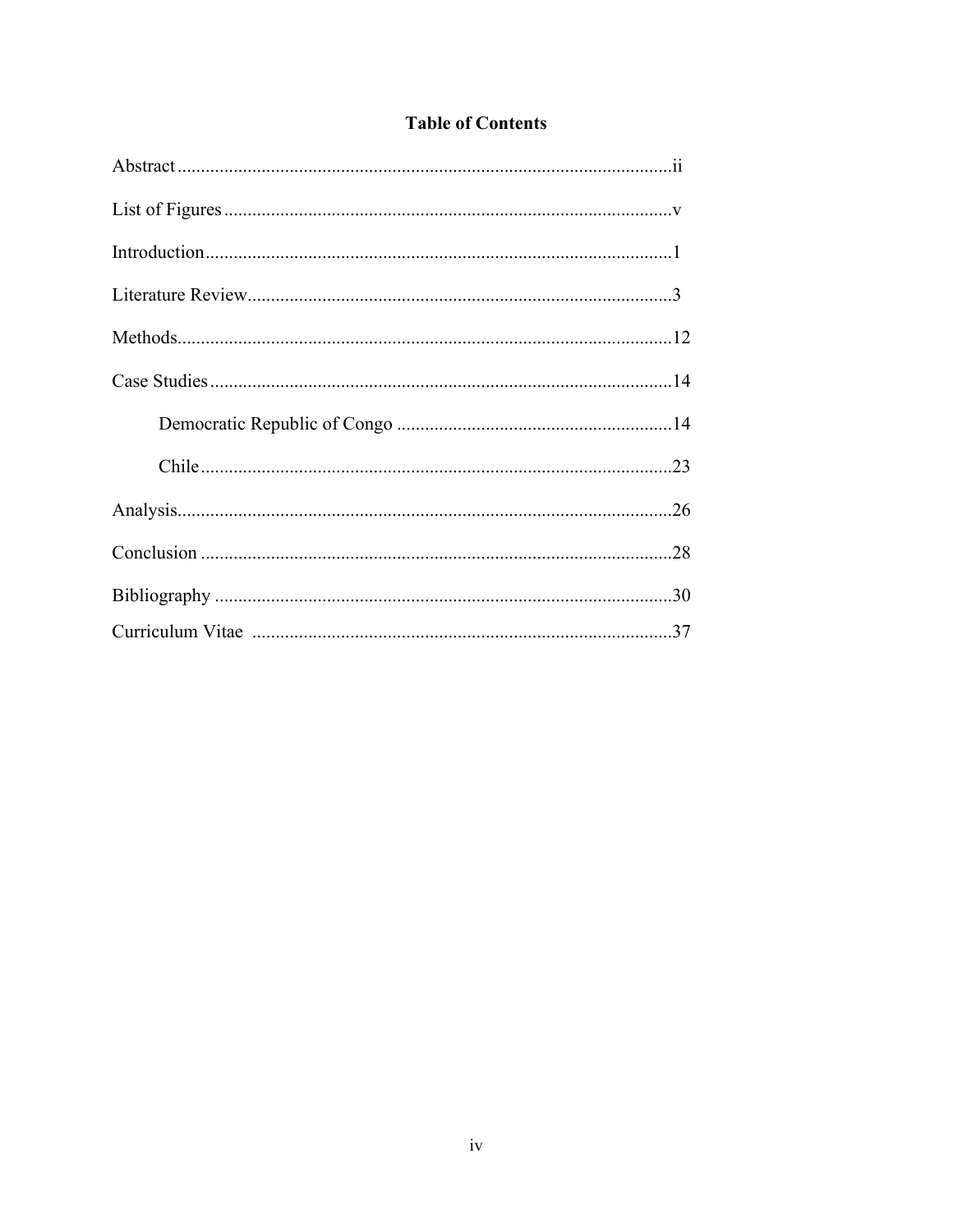# **List of Figures**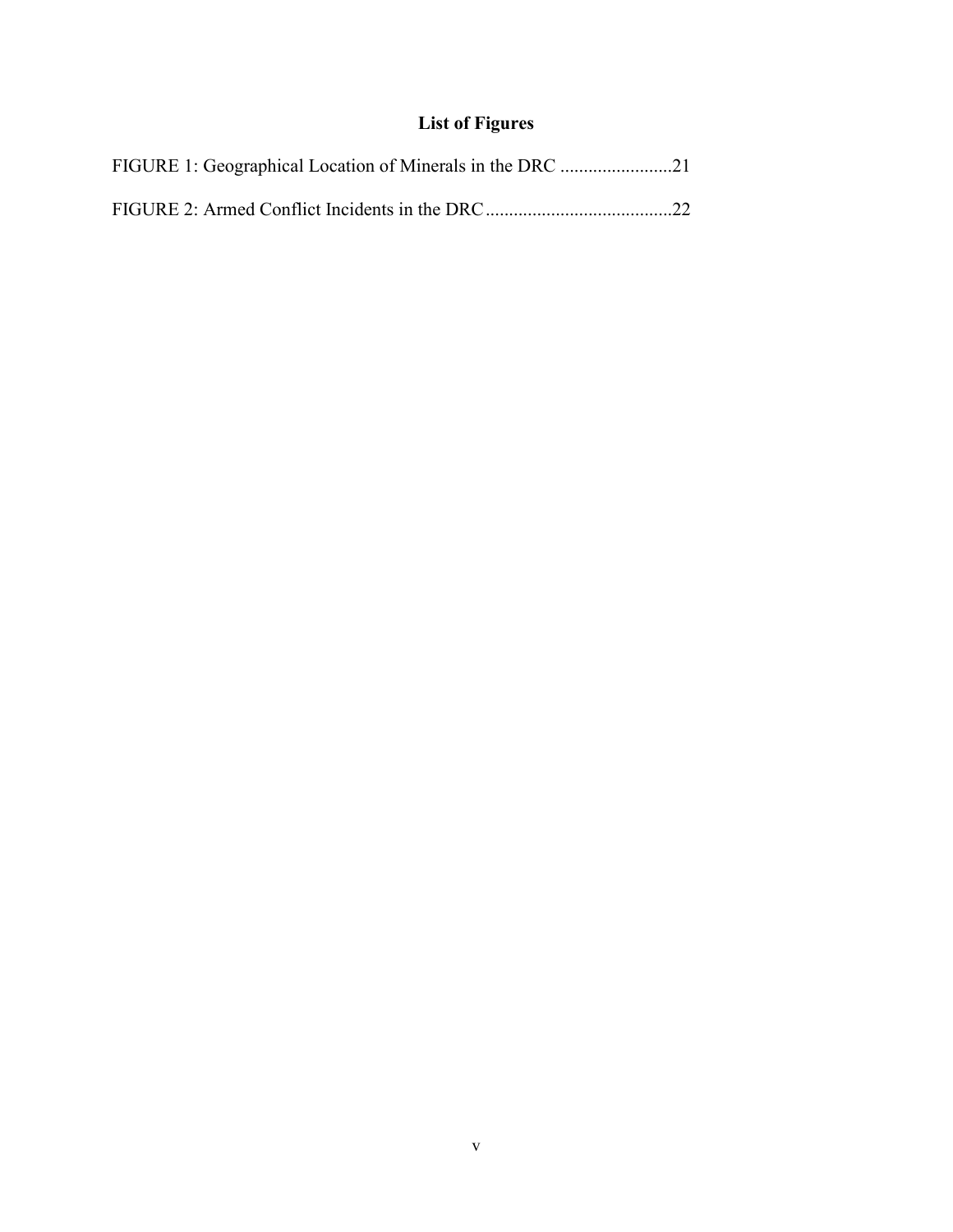## **Introduction**

The world is at a critical moment in its response to climate change. According to the Paris Accord, to prevent the worst effects of climate change total warming must remain under two degrees Celsius.<sup>1</sup> The global energy landscape will drastically change over the next five to ten years as states pivot to clean energy technology. Minerals like cobalt, copper and lithium are essential in creating the clean energy technology necessary for the world to achieve its net-zero emissions goal. So while the demand for fossil fuels will plummet as this technology becomes more prevalent and desirable, the demand for these minerals and metals will rapidly increase. The International Energy Agency (IEA) estimates that demand for critical mineral resources could rise by as much as six times by 2040.<sup>2</sup> The rapidly increasing demand for critical minerals will unlikely be a short term or temporary event, and this demand is reshaping the energy sector and the current geopolitical landscape. This restructuring will fundamentally shape mineral rich states, particularly fragile mineral rich states such as the Democratic Republic of Congo (DRC).

Fragile mineral rich states are already stressed from the burdens of mineral resource abundance. Scholars frequently turn to resource curse theories to analyze how mineral resource abundance perpetuates conflict, instability, and sustainability issues in developing states. A common topic of resource curse theories are conflict minerals, which are minerals that are used to, "finance armed groups, fuel forced labor and other human rights abuses, and support corruption and money laundering".<sup>3</sup> In general, there are four minerals considered to be conflict

<sup>&</sup>lt;sup>1</sup> "The Paris Agreement," *United Nations Framework Convention on Climate Change*, last accessed September 22, 2021, https://unfccc.int/process-and-meetings/the-paris-agreement/the-paris-agreement.

<sup>2</sup> "Clean energy demand for critical minerals set to soar as the world pursues net zero goals," *International Energy Agency*, May 5, 2021, https://www.iea.org/news/clean-energy-demand-for-critical-minerals-set-to-soar-as-theworld-pursues-net-zero-goals.

<sup>&</sup>lt;sup>3</sup> "The Regulation Explained," *European Commission*, last accessed October 6, 2021,

https://ec.europa.eu/trade/policy/in-focus/conflict-minerals-regulation/regulation-explained/.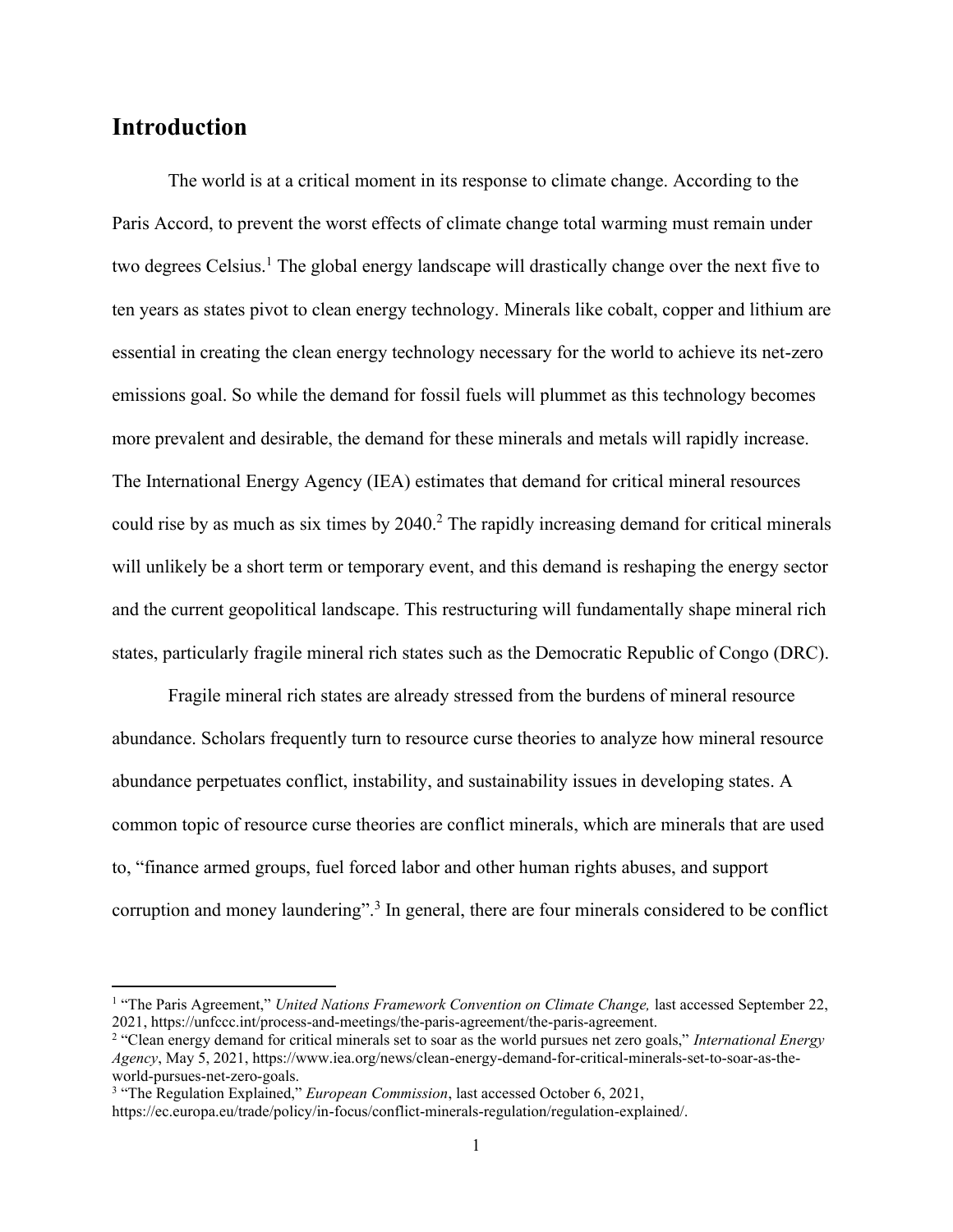minerals: tantalum, tin, gold and tungsten (3TG). Well-known legislation like the United States' Dodd-Frank Act and the European Union's (EU) Conflict Minerals Regulation seek to secure the supply chain and promote responsible sourcing of these four minerals.

However, as the world turns to renewable energy, it has a profound effect on other minerals not typically associated as conflict minerals, particularly cobalt. Many international organizations estimate that the demand for cobalt will increase over the next couple decades. Currently, the DRC possesses the largest known cobalt reserves in the world, but cobalt mining in this state is already heavily riddled with child labor, human rights risks and corruption. With the rising demand for cobalt, many NGOs and human rights groups are pushing for cobalt to be legally considered a conflict mineral, and thus fall under supply chain transparency legislation.<sup>4</sup> Corporations like Apple have already pledged to treat cobalt in the DRC as a conflict mineral without a legislative mandate.<sup>5</sup> However, as the evolution of resource curse literature demonstrates, the mechanisms through which minerals interact with a state are complicated. While violence perpetuated by armed groups may be connected to forced labor and human rights violations, the two issues are not always related. In Eastern DRC, the location of large amounts of tin and gold deposits, the relationship between armed conflict and human rights violations in the mining sector is clear. In the cobalt mines of Southern Congo, however, there is little evidence of armed conflict. The mislabeling of cobalt and stigmatization as a conflict mineral may have little effect or even further exacerbate the human rights issues associated with the

<sup>4</sup> "Cobalt: The New Conflict Mineral?" *3BL Media*, October 5, 2016, https://www.3blmedia.com/news/cobalt-newconflict-mineral.

<sup>&</sup>lt;sup>5</sup> Jennifer McKevitt, "Apple pledges to treat Congolese cobalt as a conflict mineral amid reports of child labor," *Supply Chain Dive,* March 8, 2017, https://www.supplychaindive.com/news/apple-cobalt-sourcing-conflictminerals-dodd-frank/437612/.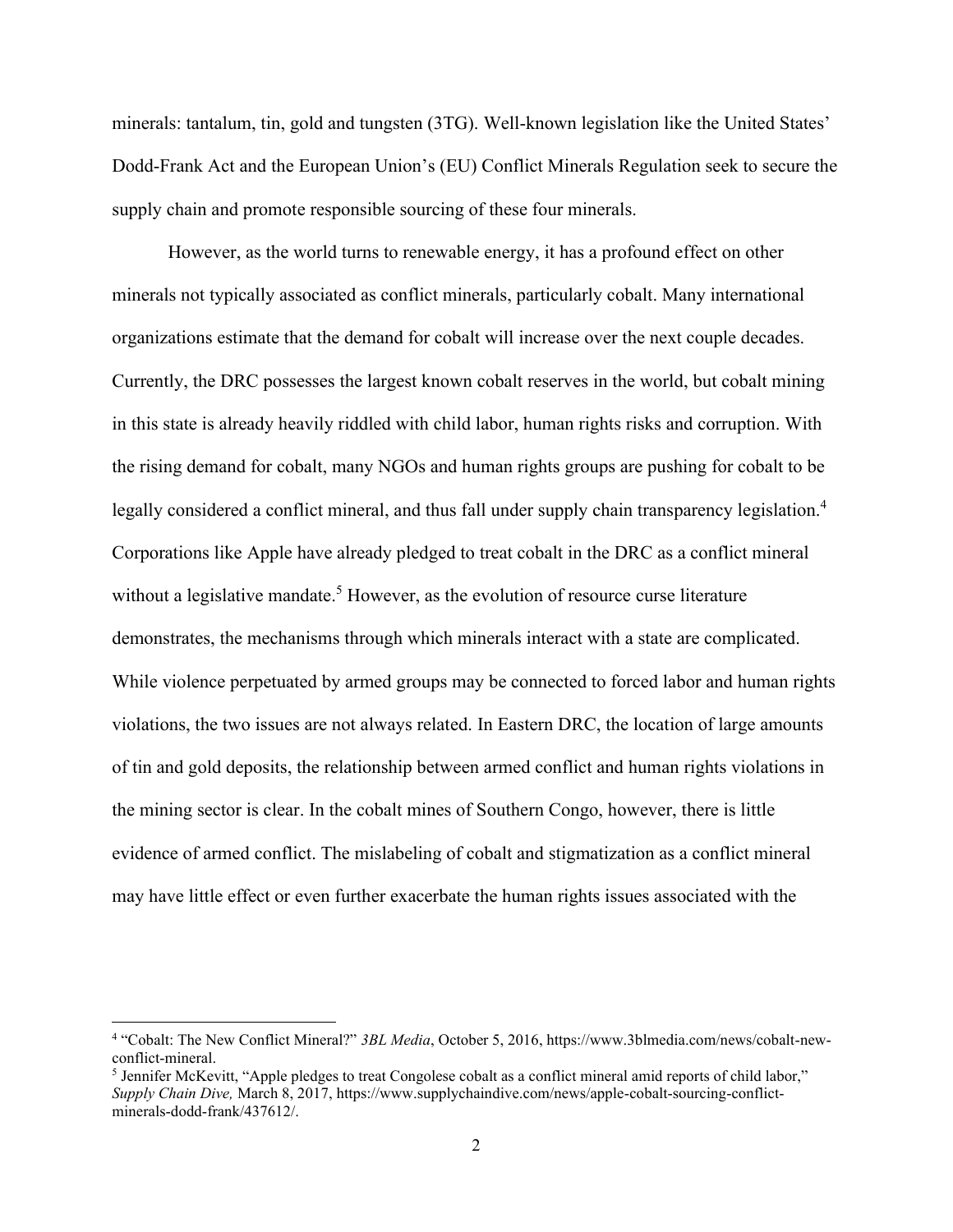DRC's cobalt mining industry by causing private and foreign investors to avoid sourcing from these mines completely, destroying the livelihood of vulnerable populations and communities.

It has become increasingly clear that all resources are not created equal and the simple presence of natural resource abundance alone does not trigger the mechanisms of a resource curse. This research will use a comparative case study analysis between the mining sectors of the DRC and Chile to address a two-part question. First, this research will analyze the conflict implications for rising cobalt demand in the DRC to determine if there is enough data to classify cobalt as a conflict mineral. Second, this research aims to explore the potential impacts of labeling cobalt as a conflict mineral and the impacts of supply chain due diligence programs on the cobalt mining sector. This research seeks to address both topics because they are inseparable. The definition of cobalt is driving the actions and legislation around it. Conflict minerals are minerals that are used by armed groups to fund violence. If cobalt is a conflict mineral, then the cobalt mining region should present similar characteristics than the 3TG mining region in Congo. Furthermore, if cobalt is not a conflict mineral, then treating it like a conflict mineral will exacerbate the issues in the cobalt mining sector.

## **Literature Review**

This literature review will first address the current state of the transition to clean energy and the most recent projections for the growing cobalt demand. Second, it will discuss the history and development of the resource curse, as the conceptual frameworks surrounding this theory are crucial to understanding the mechanisms of mineral abundance and conflict. Lastly, it will provide an overview of conflict minerals and associated supply chain due diligence legislation.

3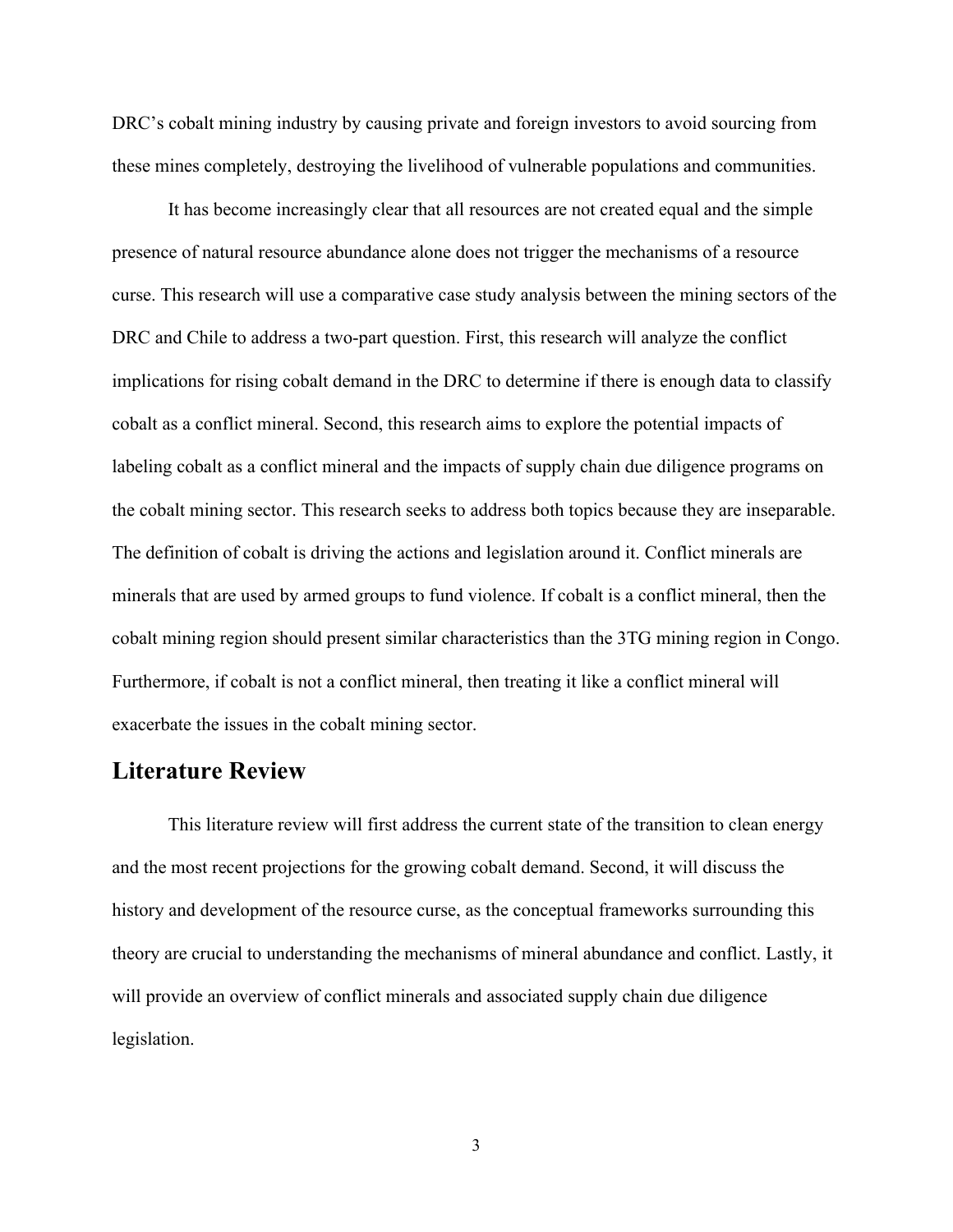#### *The Energy Transition*

The term "energy transition" refers to the efforts by the international community to combat climate change by reducing carbon emissions from energy sources like oil and coal, pivoting to cleaner energy sources like alternative fuels, nuclear energy, and renewable energy like wind. However, alternative fuels (like biofuel) still produce carbon emissions and nuclear energy produces radioactive waste. As a result, renewable energy is rapidly gaining momentum as it generates little waste, but this technology heavily relies on natural minerals like cobalt, lithium and copper. As the demand for renewable energy increases, so does the demand for these critical minerals. The issue with mineral resources, as opposed to fossil fuels, is that there are a diverse amount of minerals being used in different technologies. This makes studying the role of the energy transition on critical minerals very challenging, as each has varying levels of demand with different methods of mining, and each has different effects on the states that produce them.

In May 2021, the International Energy Agency (IEA) released a comprehensive roadmap for how the world can achieve net-zero emissions by 2050 as well as a comprehensive analysis for how this transition would affect critical minerals. Their findings showed that the minerals required for making electric vehicles and battery storage will be among the most rapidly growing in demand.<sup>6</sup> Specifically, lithium and cobalt will see the fastest growth in demand, with lithium increasing up to 40 times and cobalt up to 25 times by  $2040$ .<sup>7</sup> These estimates were supported by estimates from the World Bank<sup>8</sup> and the International Institute for Sustainable Development

<sup>6</sup> "The Role of Critical Minerals in Clean Energy Transitions," *International Energy Agency*, May 2021, https://iea.blob.core.windows.net/assets/24d5dfbb-a77a-4647-abcc-

<sup>667867207</sup>f74/TheRoleofCriticalMineralsinCleanEnergyTransitions.pdf.

<sup>7</sup> Ibid.

<sup>8</sup> Kirsten Hund et al., "Minerals for Climate Action: The Mineral Intensity of the Clean Energy Transition," *World Bank Group*, 2020, 12, https://pubdocs.worldbank.org/en/961711588875536384/Minerals-for-Climate-Action-The-Mineral-Intensity-of-the-Clean-Energy-Transition.pdf.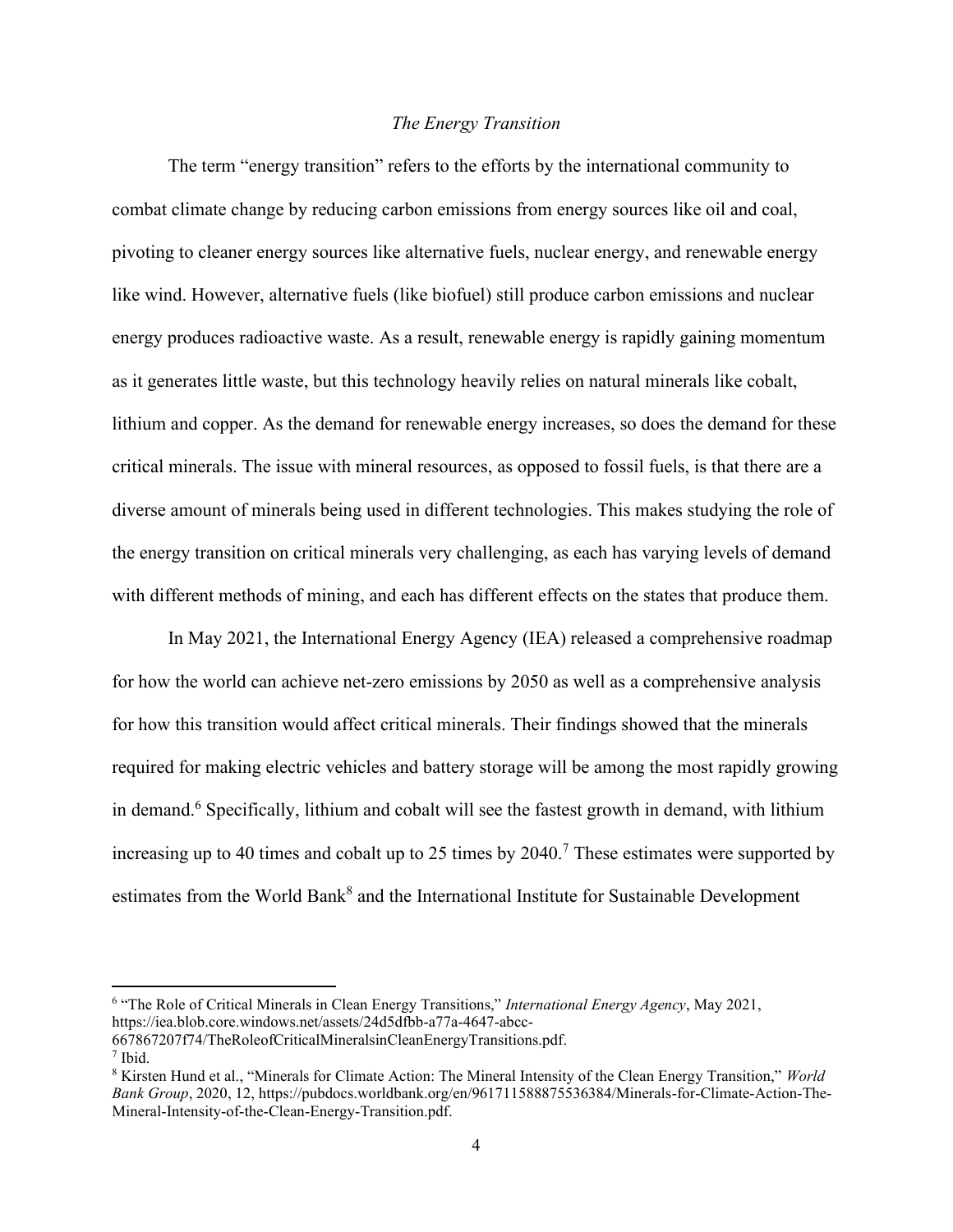(IISD).<sup>9</sup> The IISD even predicted that at the current rate of demand increase, supplies of cobalt and lithium will be significantly depleted by  $2060$ .<sup>10</sup>

In addition to increasing demand, the IEA stated that lithium and cobalt have experienced more monthly price volatility than any other mineral besides palladium, and more price volatility than both oil and gas.<sup>11</sup> Once again, this finding was supported by the IISD, which estimated that the price for cobalt and lithium will be among the fastest rising, with cobalt being especially volatile.<sup>12</sup> The World Bank further identified cobalt as particularly vulnerable for price volatility.<sup>13</sup>

Cobalt is frequently discussed in the literature as being one of the most important minerals for the energy transition, and these states will likely see some of the greatest changes moving forward. Approximately 70% of the world's cobalt reserves are located in the DRC, which is particularly worrisome as the DRC has historically been discussed as a classic example of the resource curse. The DRC is often the subject of literature on the resource curse and provides the perfect case for examining the increasing demand of cobalt because of its active mining operation that has shaped the development of the country.

#### *Resource Curse*

The understanding of how natural resources affects developing states has evolved significantly over the past few decades. Natural resources were initially seen as a blessing for states, and economists like Adam Smith and David Ricardo argued that natural resources benefited developing economies. Through the early 1980s, most scholars thought that natural

<sup>9</sup> Clare Church and Alec Crawford, "Green Conflict Minerals: The fuels of conflict in the transition to a low-carbon economy," *International Institute for Sustainable Development*, August 2018, https://www.iisd.org/system/files/publications/green-conflict-minerals.pdf.  $10$  Ibid.

<sup>&</sup>lt;sup>11</sup> "The Role of Critical Minerals in Clean Energy Transitions."

<sup>&</sup>lt;sup>12</sup> Church and Crawford, "Green Conflict Minerals."

<sup>&</sup>lt;sup>13</sup> Hund et. al. "Minerals for Climate Action," 106.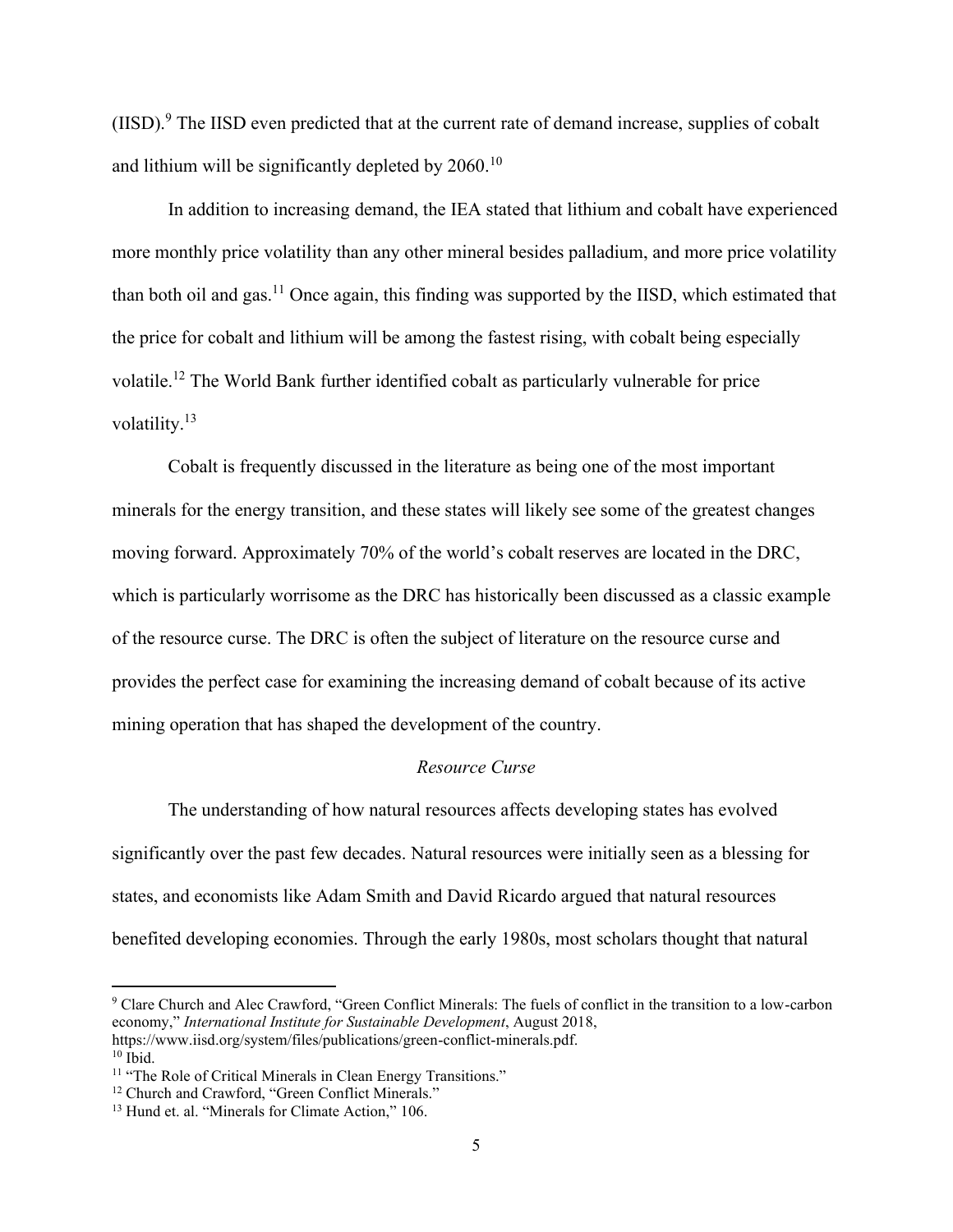resource endowment would be the key driver allowing developing economies to become industrial states.<sup>14</sup> This was until 1988, when Alan Gelb published a book analyzing the effects of oil rents called *Oil Windfalls: Blessing or a Curse.*<sup>15</sup> Gelb was one of the first scholars to argue that natural resources were in reality an obstacle to development for these states. It wasn't until 1993 that British economist Richard Auty coined the term "resource curse" in his book, *Sustaining Development in Mineral Economics*. <sup>16</sup> The resource curse is a theory that posits that high natural resource endowment promotes a variety of negative developmental effects particularly on less developed states, including rent seeking and increased levels of conflict and corruption.<sup>17</sup> The literature surrounding the resource curse steadily increased over the next few decades from only 13 papers in 1995 discussing the framework to 2,360 paper in 2015.<sup>18</sup>

The resource curse theory has developed significantly since the 1990s beginning with Auty's book. Initially, most of the literature focused on the macroeconomic repercussions of natural resource endowment, but over time, the resource curse theory began focusing attention on the meso and micro levels.<sup>19</sup> Eventually, non-economists began exploring the resource curse theory and diverse sub-streams of the theory emerged. Social scientists began exploring the relationship between the extractive industry at the community level, individual agency and the importance of good institutions in abating the effects of the resource curse.<sup>20</sup>

<sup>&</sup>lt;sup>14</sup> Ramez Badeeb, Hooi Hooi Lean and Jeremy Clark, "The evolution of the natural resource curse thesis: A critical literature survey," *Resources Policy* 51, (March 2017): 124, https://doi.org/10.1016/j.resourpol.2016.10.015. <sup>15</sup> Alan Gelb, *Oil Windfalls, Blessing or a Curse* (Oxford: World Bank, 1988).

<sup>16</sup> Richard Auty, *Sustaining Development in Mineral Economies*, (London: Routledge, 1993).

<sup>17</sup> Jonathan Di John, "Is There Really a Resource Curse? A Critical Survey of Theory and Evidence," *Global Governance* 17*,* (2011): 167, https://www.jstor.org/stable/23033728.

<sup>&</sup>lt;sup>18</sup> Elissaios Papyrakis, "The Resource Curse - What Have We Learned from Two Decades of Intensive Research: Introduction to the Special Issue," *The Journal of Development Studies* 53, no. 2 (2017): 175.

<sup>19</sup> Papyrakis, "The Resource Curse - What Have We Learned from Two Decades of Intensive Research," 177.  $20$  Ibid.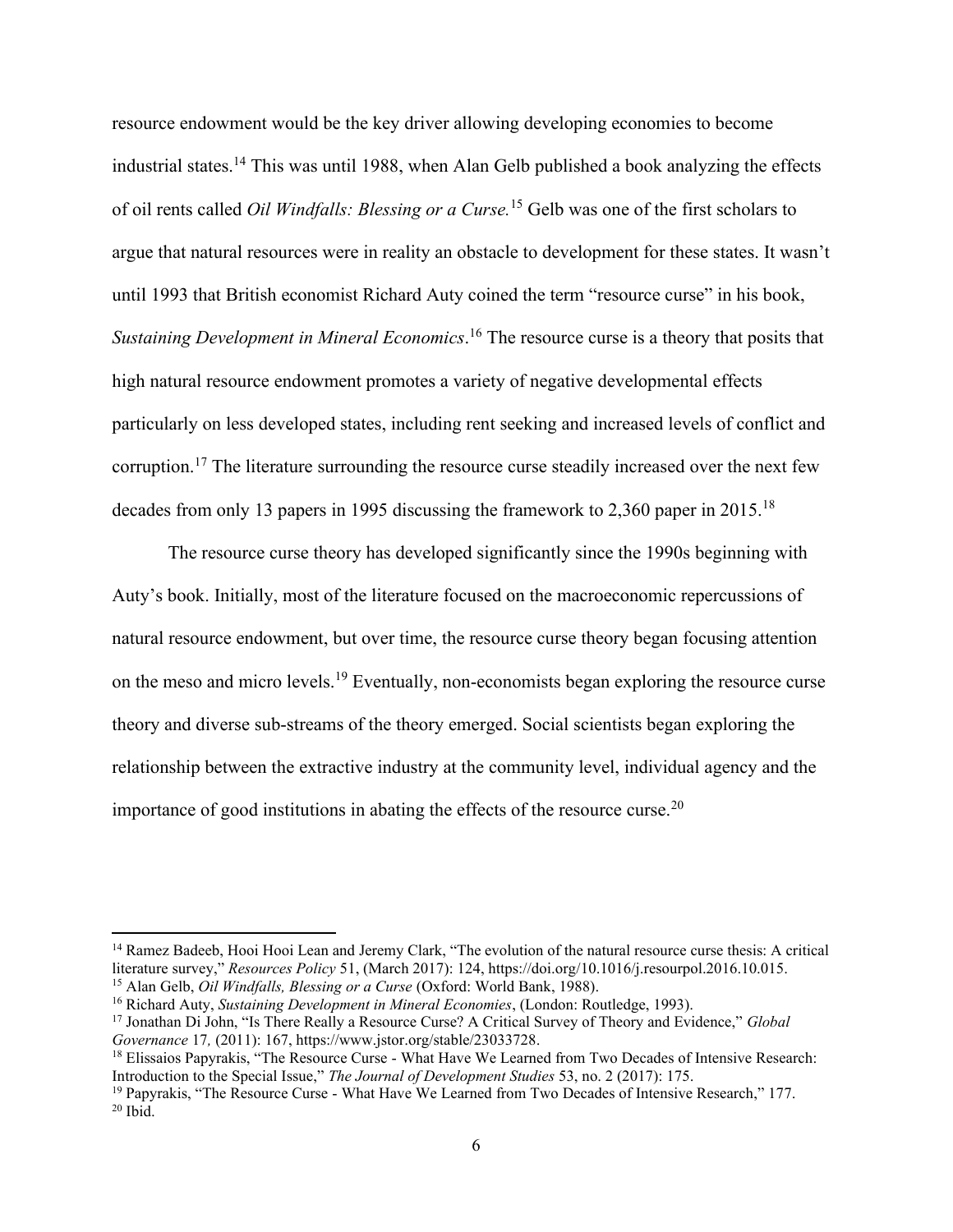Resource curse theory has saturated development literature to the point where many publications take the theory as a fact, rather than a theory. For example, the IEA stated in its study on critical minerals and the clean energy transition that "unfortunately, there are myriad of examples where development of resources has not led to sustainable economic growth or has caused corresponding social harm. There are many causes for this so-called 'resource curse".<sup>21</sup> This publication is intended to be an analysis on minerals and the clean energy transition, not a study under the resource curse framework. The IEA is discussing the resource curse as an intrinsic phenomenon in resource rich states, rather than just one theory or framework for understanding the relationship between development and natural resources.

More recent literature on the resource curse has underlined the complexity of the theory as scholars have increasingly identified phenomena that weaken its universal application.<sup>22</sup> First, the type of resource matters and the resource curse, as it has been argued in the past, most accurately applies specifically to mineral resources, rather than just any natural resource.<sup>23</sup> Second, the geographical concentration of the resource matters, as minerals that are highly concentrated in one area are more likely to see the effects of the resource curse than minerals that are geographically dispersed.<sup>24</sup> Finally, the percentage of the resource in the overall economic activity of the state, as expressed by GDP, is also critical. States that heavily rely on mineral resources to drive economic activity are more likely to see the effects of the resource curse. There is a critical difference between resource abundance and resource dependence.<sup>25</sup> The

<sup>&</sup>lt;sup>21</sup> "The Role of Critical Minerals in Clean Energy Transitions," 226.

<sup>22</sup> Papyrakis, "The Resource Curse - What Have We Learned from Two Decades of Intensive Research," 178.  $^{23}$  Ibid.

<sup>24</sup> Erwin Bulte, Richard Damania and Robert Deacon, "Resource intensity, institutions, and development," *World Development* 33, no. 7 (July 2005): 1029–1044, https://doi.org/10.1016/j.worlddev.2005.04.004.

<sup>&</sup>lt;sup>25</sup> Christa Brunnschweiler and Eriwn Bulte, "The resource curse revisited and revised: A tale of paradoxes and red herrings," *Journal of Environmental Economics and Management* 55, no. 3 (May 2008): 248–264, https://doi.org/10.1016/j.jeem.2007.08.004.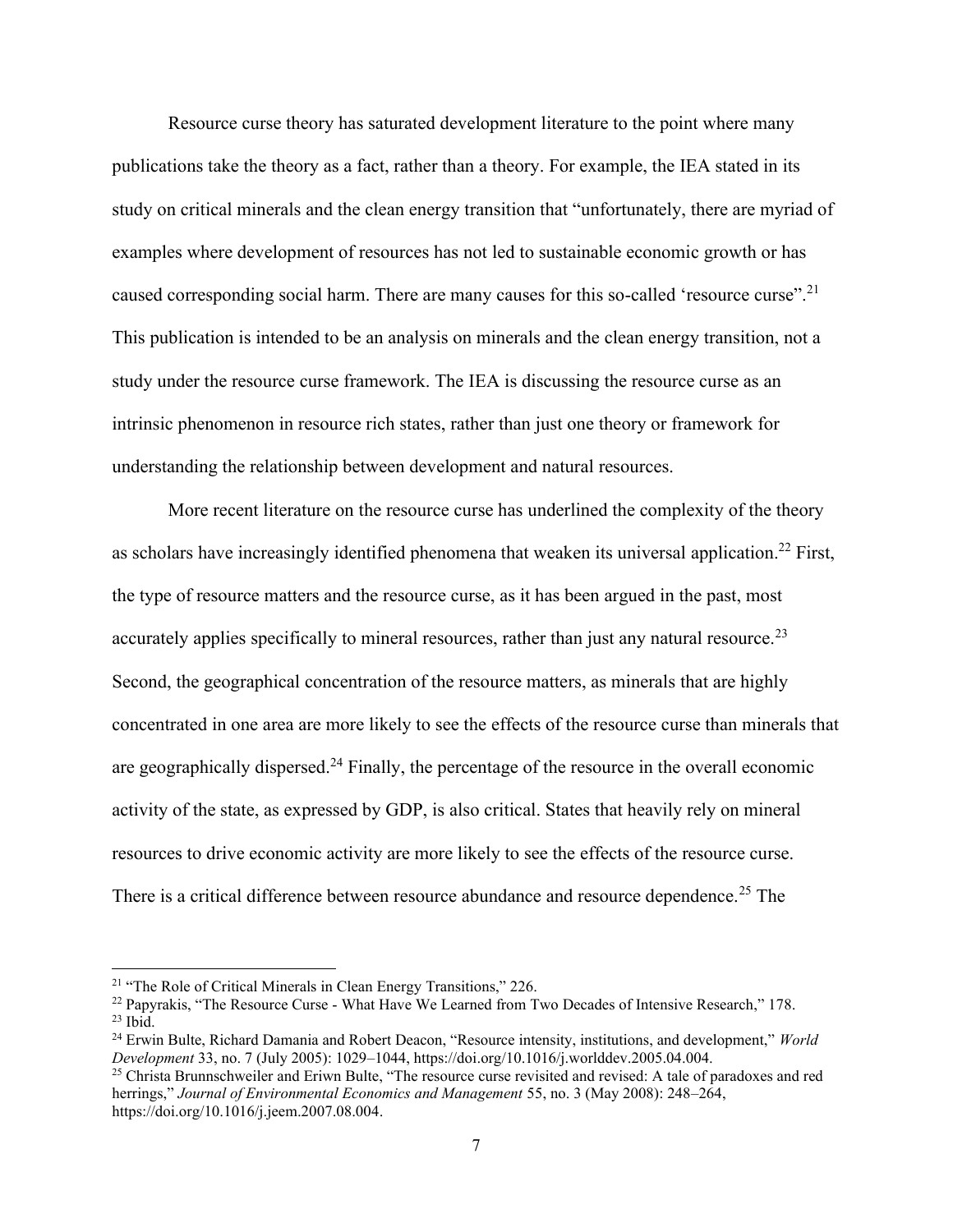presence of a resource curse is largely dependent on the importance of the extractive sector in a state's economy and the quality of institutions governing the resource.<sup>26</sup>

An important concept often associated with the resource curse, and important for this research, is the rentier state. A rentier state emerges when the economy of a country is dependent on external rent for state revenue.<sup>27</sup> These rents generated by natural resources involve little input from society and are primarily captured and controlled by the state. Essentially, "a rentier state means that if the state is more dependent on the extraction of its resources than the taxation of its citizens, the well-being of the citizens is not dependent on the wealth of the state or government."<sup>28</sup> A rentier state breaks the social contract between a government and its people and often leads to negative developmental outcomes, as the government prioritizes rent seeking over sustainable economic development. The rentier state theory is often associated with dictatorships and authoritarian regimes, often manifesting in the DRC.

#### *Conflict Minerals and Supply Chain Due Diligence*

Closely following the resource curse theory, conflict minerals are used to, "finance armed groups, fuel forced labor and other human rights abuses, and support corruption and money laundering".<sup>29</sup> The minerals usually defined as conflict minerals are tantalum, tin, tungsten and gold (often referred to as 3TG). These minerals were chosen as the legal definition of conflict minerals for many oversight regulations because they historically have been associated with the most amount of conflict. Section 1502 of the Dodd-Frank Act passed by Congress in 2008

<sup>&</sup>lt;sup>26</sup> Papyrakis, "The Resource Curse - What Have We Learned from Two Decades of Intensive Research," 178. <sup>27</sup> Alessandro Zicchieri, "Is Rentier State Theory Sufficient to Explain the Politics of the UAE?" *E-International Relations,* February 4, 2016, https://www.e-ir.info/pdf/61398.

<sup>&</sup>lt;sup>28</sup> Allison Seyler, "Cobalt in the Democratic Republic of Congo: the cost of innovative technology and historical lessons in global economics for a more ethical future," *Suny*, May 10, 2021,

https://soar.suny.edu/bitstream/handle/20.500.12648/1905/Seyler\_Honors.pdf?sequence=1&isAllowed=y. <sup>29</sup> "The Regulation Explained."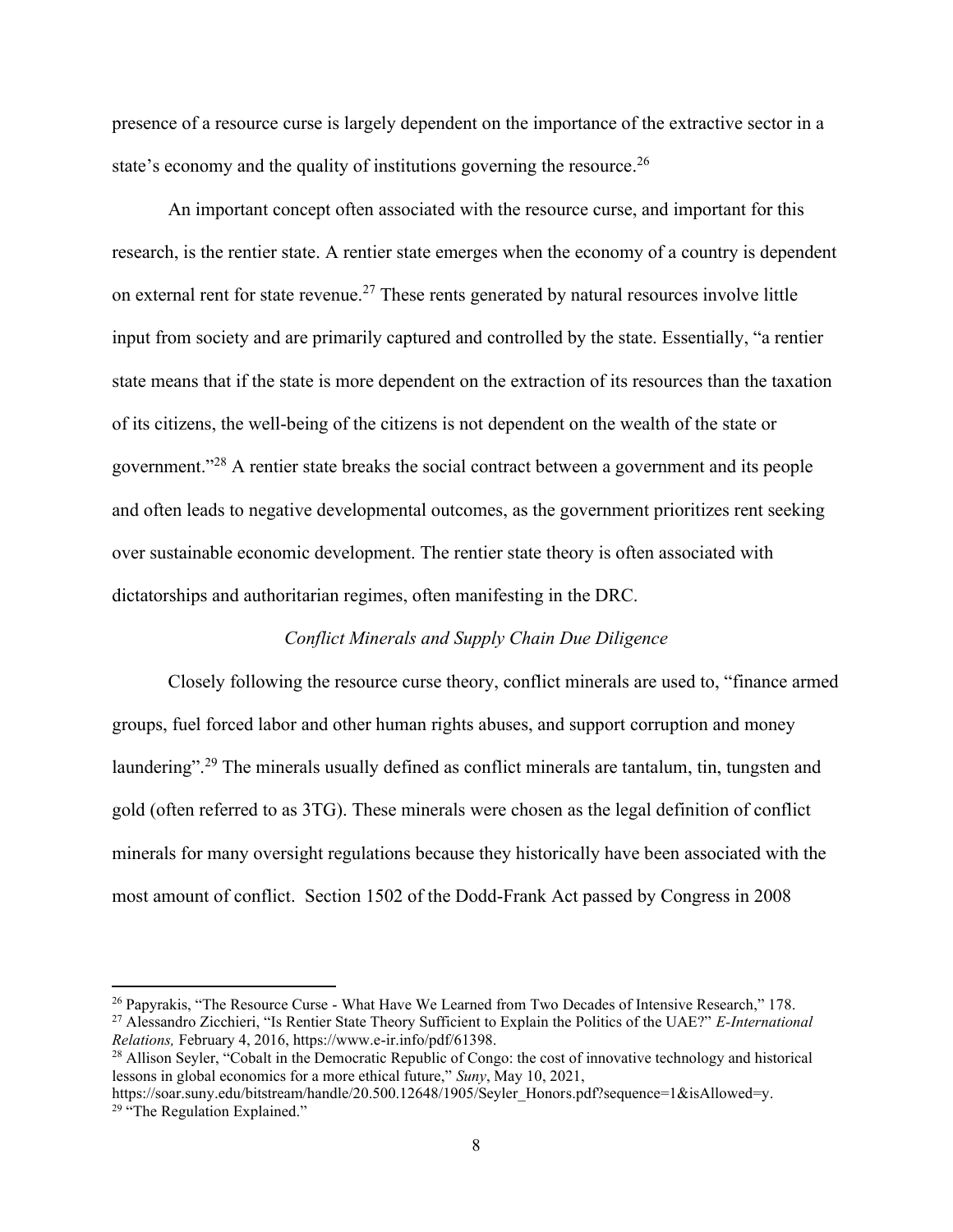concerns the 3TG.<sup>30</sup> This section essentially requires companies to disclose their use of 3TG if the minerals are "necessary to the functionality or production of a product manufactured by those companies".<sup>31</sup>Another regulation aimed at promoting due diligence in the conflict mineral supply chain is the EU Conflict Minerals Regulation. This regulation came into effect on January 1, 2021 and covers the same four minerals as the Dodd-Frank Act.<sup>32</sup> Another widespread regulation is the Kimberley Process Certification Scheme, created to enhance oversight over the diamond industry and adopted by approximately 82 countries, despite the official classification of diamonds as a conflict mineral.<sup>33</sup>

The original purpose of transparency legislation in the conflict mineral supply chain is to cut off funding to armed groups perpetuating violence and conflict, but its actual effectiveness is still under debate. For example, one research study in 2019 demonstrated positive results from mandatory conflict mineral disclosures, stating that it encourages companies with poor performance records to improve their practices to avoid costly fees.<sup>34</sup> However, another study only a year later showed that the Dodd-Frank Act increased conflict levels in eastern DRC as warlords saw their profit diminish, sparking battles over unregulated gold mines.<sup>35</sup>

Perhaps the most prominent theory tying resource abundance to conflict is the conflict trap, a term coined by Paul Collier to describe the feedback loops of violence that keep states in a perpetual cycle of conflict, particularly the DRC. The conflict trap has been posited through four

<sup>30</sup> "Disclosing the Use of Conflict Minerals," *US Securities and Exchange Commission*, last accessed October 4, 2021, https://www.sec.gov/opa/Article/2012-2012-163htm---related-materials.html.

<sup>31</sup> Ibid.

<sup>&</sup>lt;sup>32</sup> "The Regulation Explained."

<sup>33</sup> "Conflict Diamonds and the Kimberley Process," *US Department of State,* last accessed October 6, 2021, https://www.state.gov/conflict-diamonds-and-the-kimberley-process/.

<sup>34</sup> Fayez Elayan, Kareen Brown, Jennifer Li and Yijia Chen, "The Market Response to Mandatory Conflict Mineral Disclosures," *Journal of Business Ethics* 169, (2019): 13, https://doi.org/10.1007/s10551-019-04283-9.

<sup>&</sup>lt;sup>35</sup> Dominic Parker and Bryan Vadheim, "Resource Cursed or Policy Cursed? US Regulation of Conflict Minerals and Violence in the Congo," *Journal of the Association of Environmental & Resource Economists* 4, no. 1 (March 2017): 1-49, http://dx.doi.org/10.1086/689865.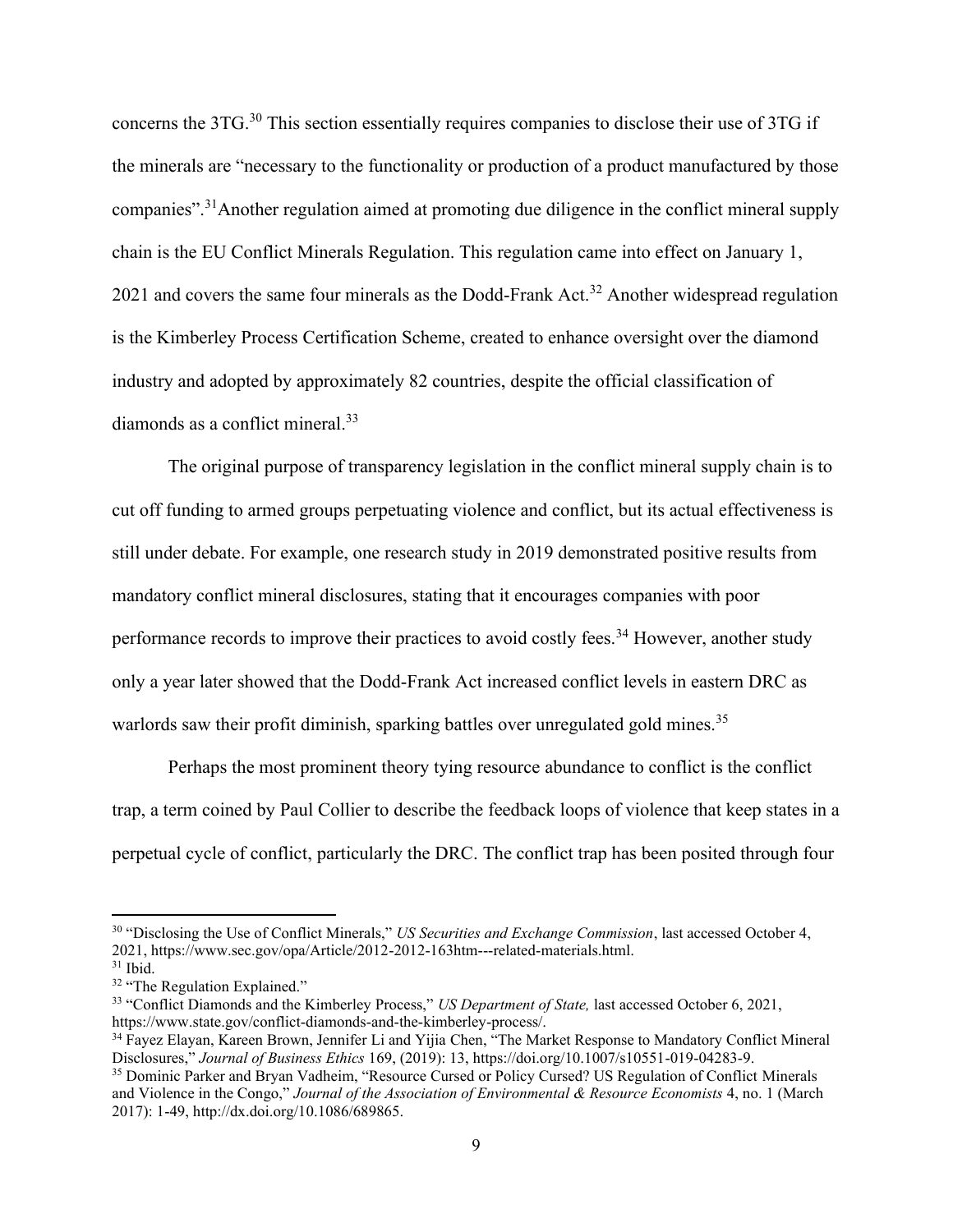primary mechanisms where conflict: (1) increases the likelihood of conflict in the future, (2) increases the likelihood that the next conflict will be more protracted, (3) increases the intensity of future conflict and  $(4)$  increases the diffusion of conflict.<sup>36</sup>

There are supply chain governance initiatives besides conflict minerals legislation that are specifically geared towards the cobalt mining industry. The Responsible Minerals Initiative (RMI) and the Responsible Cobalt Initiative (RCI), supported by the Organization for Economic Cooperation and Development (OECD), are the two largest organizations governing cobalt sourcing standards. RMI and RCI publish guidance on cobalt sourcing through the Cobalt Refiner Supply Chain Due Diligence Standard, last updated in August 2021.<sup>37</sup> Tech giants like Apple, HP, Samsung, and Sony all support the Cobalt Refiner Supply Chain Due Diligence Standard. This guidance includes various strategies to mitigate the human rights risks associated with cobalt mining but includes mandatory reporting on their supply chain to increase transparency, similar to conflict minerals legislation like Dodd-Frank.

#### *Literature Gap*

While there is a plethora of related studies on the implications for the energy transition, few publications have specifically explored the relationship between the renewable energy transition, rising demand for critical minerals and the conflict implications for the developing states in which these minerals are located. However, there are related studies. For example, in 2019, Manberger and Johansson studied the geopolitical implications for increased mineral demand driven by the energy transition. They concluded that very few states will gain significant revenue from the transition, as declining fossil fuel revenue will offset increasing revenue from

<sup>36</sup> Paul Collier and Anke Hoeffler, "Greed and Grievance in Civil War," *Oxford Economic Papers* 56, no. 4 (2004): 588.

<sup>37</sup> "RMI and RCI Publish Revised Cobalt Refiner Supply Chain Due Diligence Standard," *Responsible Business*, August 19, 2021, http://www.responsiblebusiness.org/news/rmi-rci/.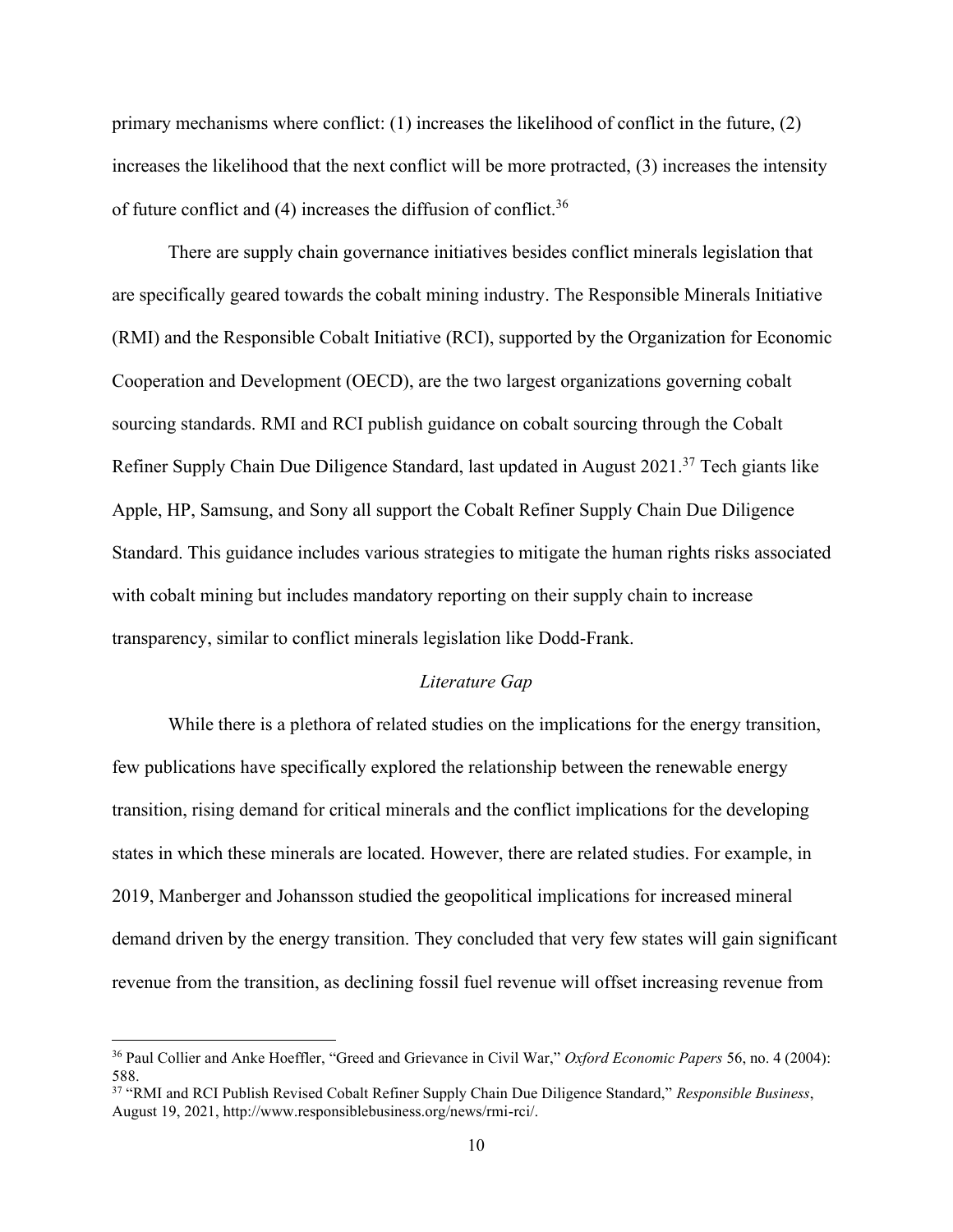mineral resources.<sup>38</sup> However, they discovered some notable exceptions, specifically the DRC and Chile. Manberger and Johansson concluded that these two states have the highest potential for increased revenues under the energy transition.<sup>39</sup>

The IISD report from 2018 on the energy transition and its implications for mineral rich states is perhaps the most comprehensive and relavent publication on this issue. The IISD report titled, "Green Conflict Materials," concluded that states with an abundance of minerals needed for the clean energy transition that have preexisting development and fragility issues will see increased levels of instability and conflict.<sup>40</sup> The title of the report is misleading, as the IISD merely stated that these minerals have the potential to be conflict minerals, not they are currently conflict minerals. The IISD report also did not discuss the controversy around the effects of legislation like the Dodd-Frank Act and advocated for actions like increased transparency in the cobalt supply chain.<sup>41</sup> Most of the literature examining the renewable energy transition in the context of developing states focuses on either a resource curse for renewable energy,  $42$  the geopolitical implications for the energy transition<sup>43</sup>, or the decreasing demand for fossil fuel.<sup>44</sup> There is a literature gap focusing specifically on the energy transition as a driver of mineral resource demand, under the framework of resource curse theory, as well as the conflict

<sup>&</sup>lt;sup>38</sup> Andre Manberger and Bengt Johansson, "The geopolitics of metals and metalloids used for the renewable energy transition," *Energy Strategy Reviews* 26, (2019): 8. https://doi.org/10.1016/j.esr.2019.100394. <sup>39</sup> Ibid.

<sup>40</sup> Church and Crawford, "Green Conflict Minerals."

<sup>41</sup> Ibid. 37

<sup>&</sup>lt;sup>42</sup> Andre Mansson, "A resource curse for renewables? Conflict and cooperation in the renewable energy sector," *Energy Research and Social Sciences* 10, (2015): 1-9. https://doi.org/10.1016/j.erss.2015.06.008. Caterina Gennaioli and Massimo Tavoni, "Clean or 'Dirty' Energy: Evidence on a Renewable Energy Resource Curse," *Fondazione Eni Enrico Mattei*, 2011.

<sup>&</sup>lt;sup>43</sup> Daniel Scholten and Rick Bosman, "The geopolitics of renewables; exploring the political implications of renewable energy systems," *Technological Forecasting and Social Change* 103, (2016): 273-283, https://doi.org/10.1016/j.techfore.2015.10.014.

<sup>44</sup> Jim Krane, "Climate change and fossil fuel: An examination of risks for the energy industry and producer states," *MRS Energy & Sustainability: A Review Journal*, (2017): 1-12, https:// doi:10.1557/mre.2017.3.; Inigo Capellan-Perez, "Fossil fuel depletion and socio-economic scenarios: An integrated approach," *Energy* 77, no. 1 (2014): 641- 666, https://doi.org/10.1016/j.energy.2014.09.063.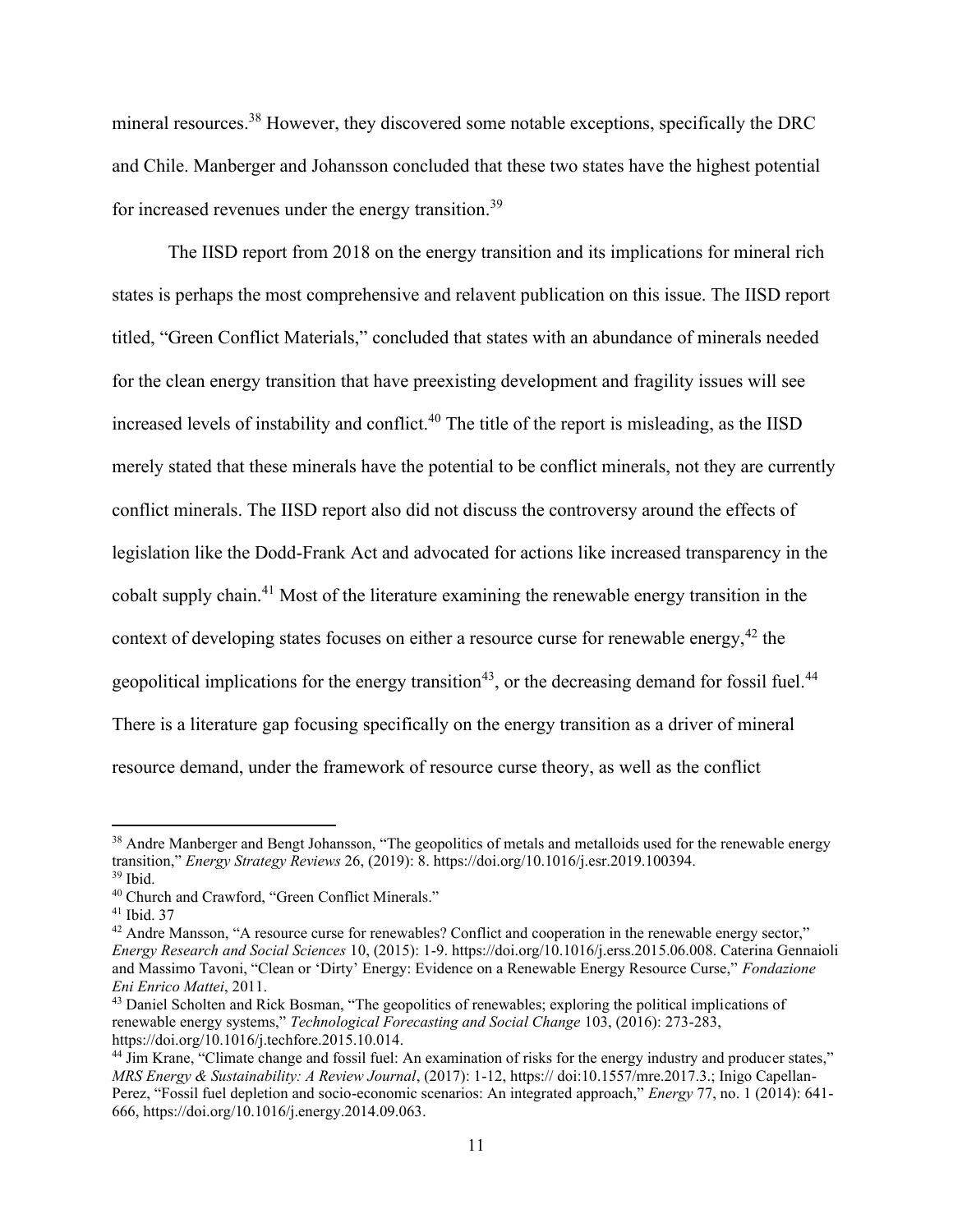implications for developing states with existing mining sectors. Moreover, there is sparse literature focusing on whether cobalt should be classified as a conflict mineral and what the effects of treating it as such may be. Most of the existing literature, like the IEA and IISD studies, focus on the mining industry in general and do not discuss the effects of conflict minerals legislation.

The issues with the trend towards overgeneralization of the resource curse framework to all states with resource abundance have become increasingly apparent. As recent literature demonstrates, the exact mechanisms by which the resource curse interacts with a state are very complex and highly individualized to the characteristics of the state. The manifestation of the resource curse depends on the type of resource, the interaction of the resource in the overall economy, the quality of institutions of the state etc. This same idea applies to cobalt since it is not the same as tin or gold. It has its own variables with how it interacts with the DRC, separate from other conflict minerals. As a result, the classification of cobalt is critical as it will affect a wide range of issues like legislation and private sector investment. While supply chain due diligence legislation does not include cobalt, NGO's and companies are independently ascribing the definition of "conflict mineral" to cobalt, thus resulting in similar supply chain management programs associated with 3TG that may not be applicable to cobalt.

## **Methods**

This research utilizes a comparative case study analysis between the DRC's cobalt mining sector and Chile's copper mining sector under the resource curse framework. Specifically, it utilizes the difference in institutional quality between the DRC and Chile as a comparison point to discuss the conflict implications of rising cobalt demand and the potential impact of conflict minerals legislation. Although much of the discussion will concern the DRC,

12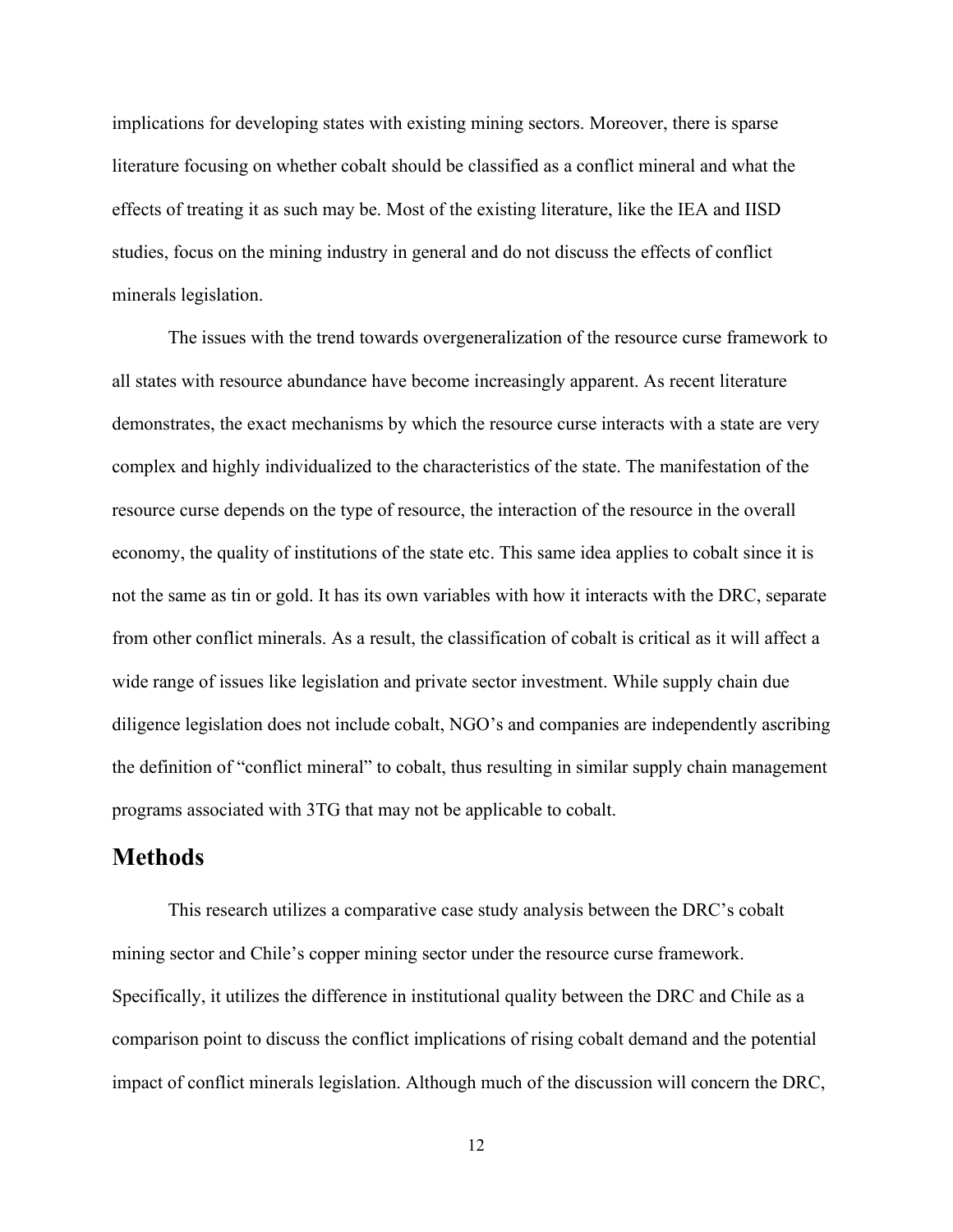additional discussion of Chile's copper mining industry was included for several key reasons. Cobalt is typically a byproduct of copper mining, making the cobalt and copper industries extremely similar, if almost interchangeable. Chile is also generally regarded as a state that escaped the resource curse, and analysis of the institutional differences in the two countries' mining industries will lead to a better understanding about how increasing cobalt demand will affect the DRC. Moreover, Chile is currently the largest copper producer in the world, and with copper being an important element for the energy transition, it is likely that their mining industry will experience similar rising levels of demand to that of cobalt and increase as much as 300 percent through 2050. 45

#### *Criteria*

The hypothesis of this study is two-fold. If cobalt is a conflict mineral, then the cobalt mining region should present similar characteristics than the 3TG mining region in Congo. Furthermore, if cobalt is not a conflict mineral, then treating it like a conflict mineral will exacerbate the issues in the cobalt mining sector. The first question to be addressed is if the conflict implications for rising cobalt demand in the DRC warrants cobalt being classified as a conflict mineral. Similar criteria used by Dodd-Frank and the EU Conflict Minerals Regulation will be used to assess the validity of classifying cobalt as a conflict mineral. The two primary criteria are: (1) the presence and activity of armed groups in Southern Congo and (2) evidence of armed groups using profits from cobalt to directly fund violence. Since there is no objective criteria or standard for how much violence there needs to be for a mineral to be considered a conflict mineral, cobalt will be compared with 3TG mining in Eastern Congo.

<sup>45</sup> "Where Does Copper Come From?" *Copper Development Association Inc.* last accessed October 5, 2021. https://www.copper.org/education/Kids/copperandkids\_wheredoescopper.html.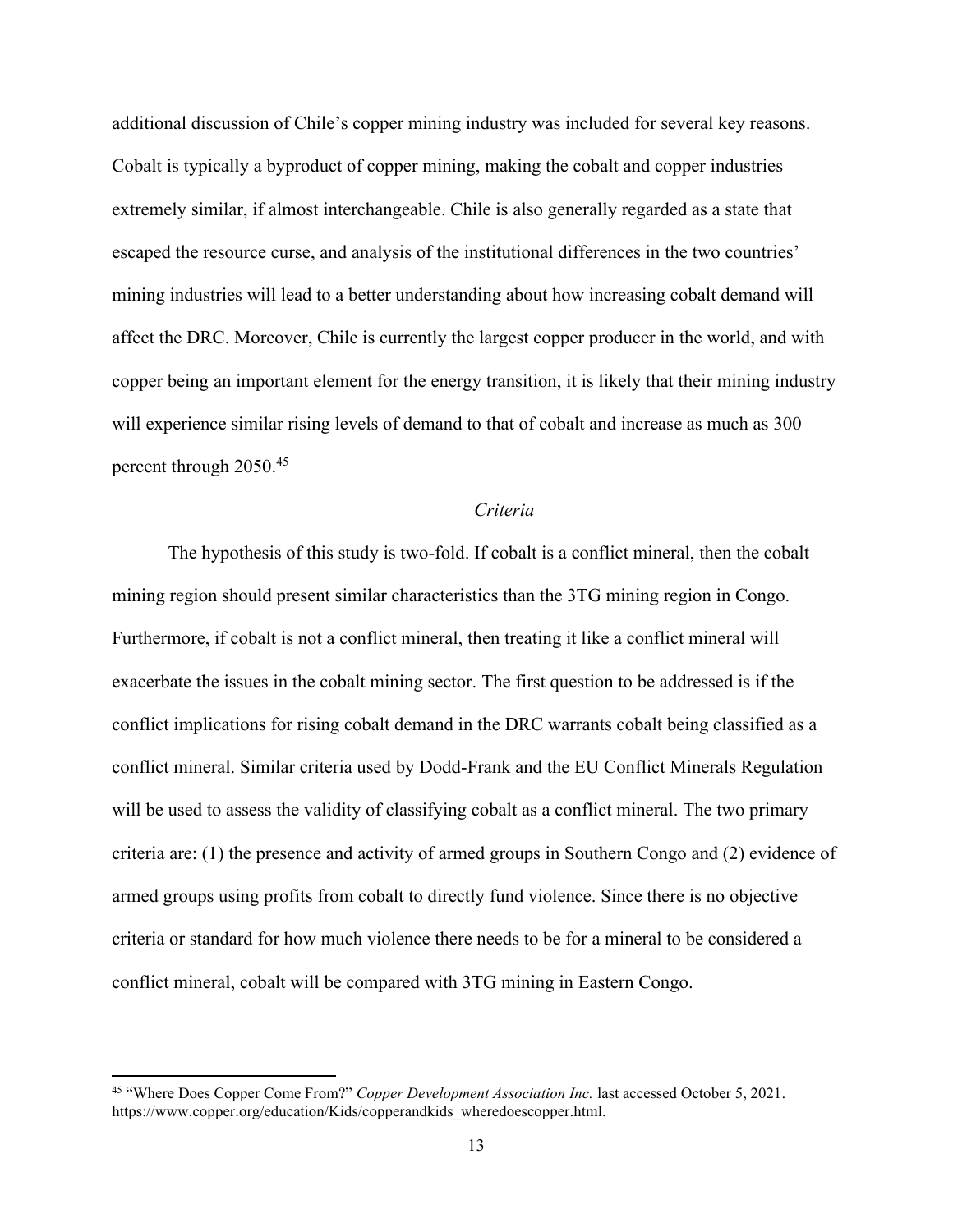The second question is how supply chain due diligence, like that in Dodd-Frank, would affect cobalt mining in the DRC. This question will draw largely on the comparative case study analysis between the "bad" institutions of the DRC and the generally regarded "good" institutions of Chile to understand how the DRC's cobalt industry will respond to supply chain transparency initiatives.

## **Case Study: The Democratic Republic of Congo**

#### *Brief History of the DRC*

The DRC gained independence in 1960 and was widely regarded as one of Africa's most promising countries.<sup>46</sup> It is the largest state in sub-Saharan Africa and possesses vast amounts of natural resources and economic potential. However, by 1990, it was on the brink of political and economic collapse<sup>47</sup>, with the Fragile States Index listing the DRC as the fifth most fragile state in the world, only scoring higher than states like Syria, Somalia, and Yemen.<sup>48</sup> The severe development issues in the DRC are well documented, with KPMG International already reporting back in 2012 that only about 26% of the population has access to clean water, 18% complete secondary school and  $6\%$  have access to electricity.<sup>49</sup> The DRC also has an extensive history of armed conflict with over 100 armed groups in eastern DRC alone.<sup>50</sup> While not all this violence is fueled by conflict minerals, these minerals certainly perpetuate and exacerbate this armed conflict.

<sup>46</sup> Stephanie Matti, "Resources and Rent Seeking in the Democratic Republic of the Congo," *Third World Quarterly*  31, no. 3 (2010): 401. https://doi.org/10.1080/01436597.2010.488471.

 $47$  Ibid.

<sup>48</sup> "Fragile States Index," *The Fund For Peace*, May 20, 2021, pg. 17,

https://fragilestatesindex.org/2021/05/20/fragile-states-index-2021-annual-report/.

<sup>49</sup> "Democratic Republic of Congo: Country Mining Guide," *KPMG International,* 2014,

https://assets.kpmg/content/dam/kpmg/pdf/2014/09/democratic-republic-congo-mining-guide.pdf.

<sup>50</sup> "Violence in the Democratic Republic of Congo," *Council on Foreign Relations*, last accessed October 6, 2021, https://www.cfr.org/global-conflict-tracker/conflict/violence-democratic-republic-congo.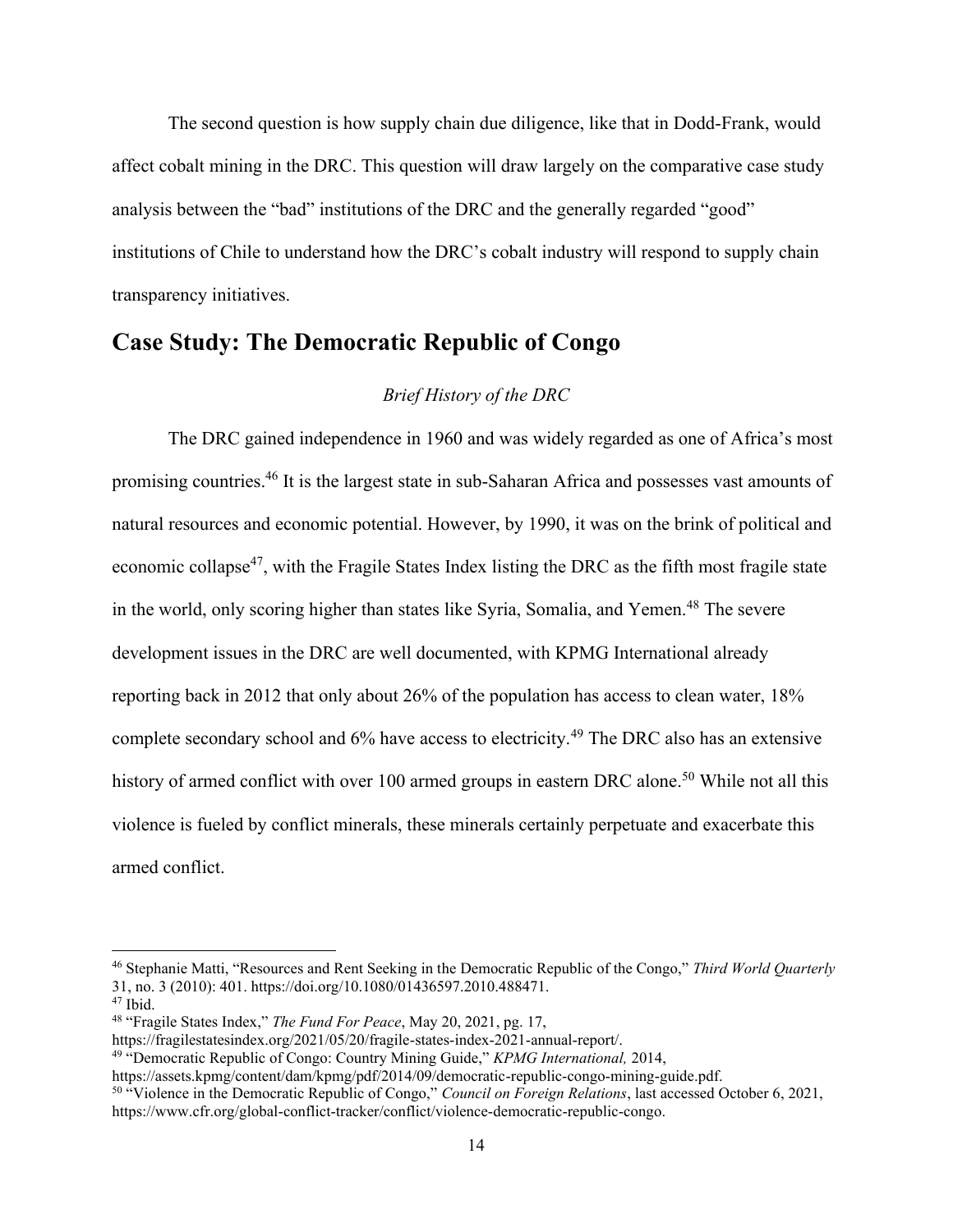Much of this conflict originates from the DRC's colonial history with Belgium.

Beginning in approximately 1870, King Leopold II of Belgium sponsored an expedition in the Congo Basin, making it his private property, and renamed the region as the Congo Free State. During this time, King Leopold's military forced the population to produce rubber, resulting in the deaths of millions of Congolese from overworking, poor living conditions and disease.<sup>51</sup> Belgium continued the path of extracting resources from the Congo even after the return of King Leopold to Belgium in 1908, albeit not as aggressively as before. Belgium had exclusive access to the mining in Katanga, the southern region of the DRC and location of the entire copper belt as well as a large portion of tin reserves. In 1956, discontent among the Congolese population reached an all-time high and a political manifesto was published that led to instability as the Congolese people began revolting against Belgium. The rising political instability led to massive rioting and the deaths of thousands of Congolese from Belgian security forces. Shortly after, Belgium recognized Congolese independence and proceeded to work with nationalist organizations on a transfer of power. On June 30 1960, the DRC obtained independence and immediately fell into chaos due to preexisting social and political discontent.<sup>52</sup> The DRC has been plagued by ethnic conflict, political instability and armed conflict since 1960, with the mining industry playing a key role in perpetuating this conflict.

#### *Development of the DRC's Cobalt Mining Sector*

The DRC is not only currently the largest cobalt producer in the world, they also have the largest cobalt reserves and are the eighth largest copper producer.<sup>53</sup> When the DRC gained

<sup>51</sup> "Congo, Democratic Republic of the," *The World Factbook,* September 27, 2021, https://www.cia.gov/the-worldfactbook/countries/congo-democratic-republic-of-the/.

<sup>52</sup> "History of the Democratic Republic of Congo," *Britannica,* last accessed October 5, 2021,

https://www.britannica.com/place/Democratic-Republic-of-the-Congo/History.

<sup>53</sup> Benjamin Sovacool, "The Precarious political economy of cobalt: Balancing prosperity, poverty, and brutality in artisanal and industrial mining in the Democratic Republic of Congo," *The Extractive Industries and Society* 6, no. 3 (2019): 915. https://doi.org/10.1016/j.exis.2019.05.018.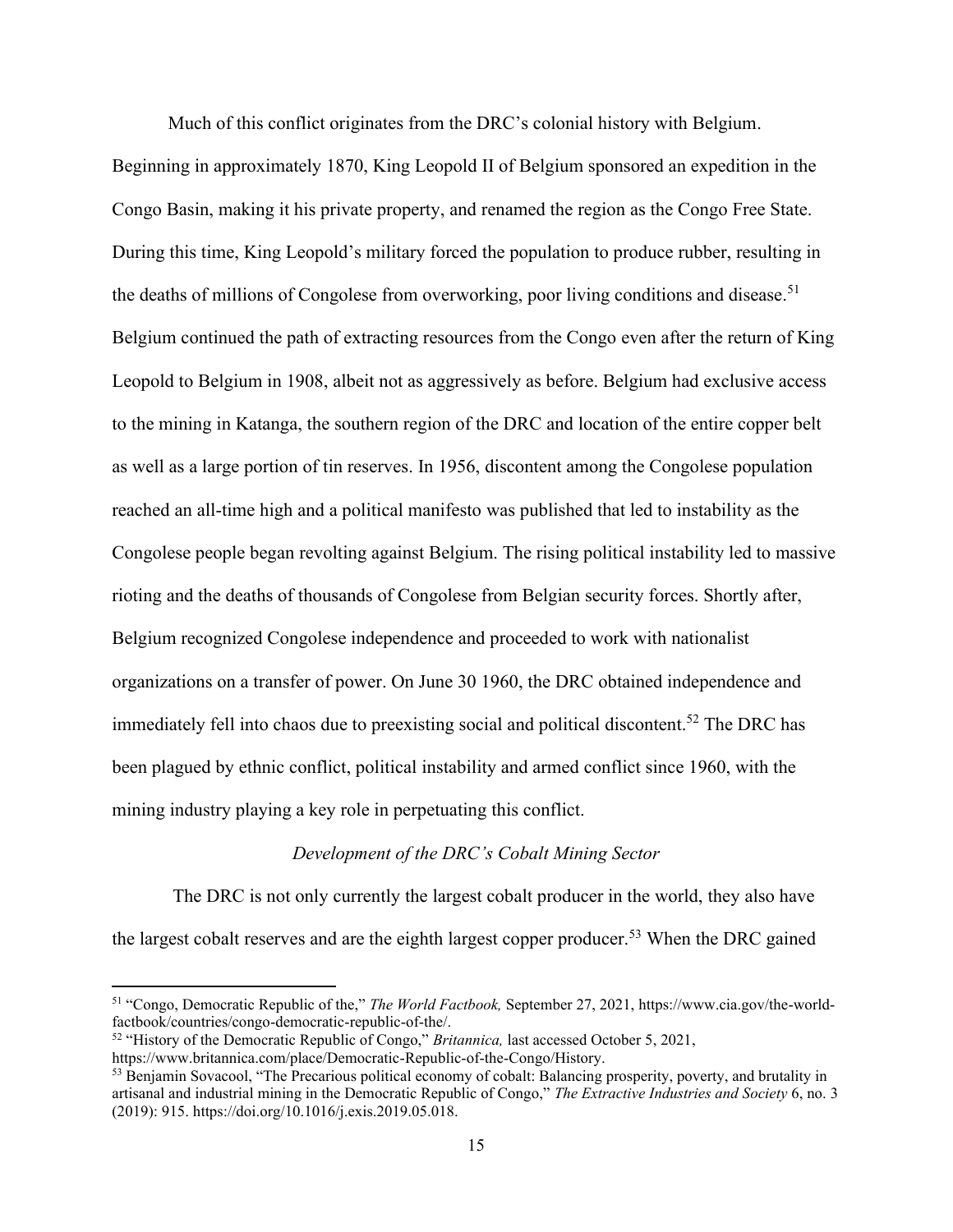independence in 1960, the mining industry operated previously by Belgium was quickly nationalized. The state-owned mining company Gecamines took over all mining operations and started to greatly expand operations. By 1987, Gecamines was already the largest cobalt producer, and the fourth largest copper producer, in the world.<sup>54</sup> However, the events of the First Congolese War lasting from 1996 to 1997, and the events leading up to it, had a profound impact on the cobalt industry. Industrial cobalt mining in the DRC collapsed during the 1990s. Gecamines became so mismanaged that the World Bank estimated that during the 1990s, Gecamines' capacity utilization was only  $10\%$  and the company was \$2.5 billion in debt.<sup>55</sup> This resulted in the ASM sector rapidly expanding to fill this production gap. In 1999, Kabila established the The Service d'Assistance et d'Encadrement du Small Scale Mining (SAESSCAM) to oversee the growing ASM sector.<sup>56</sup>

The next large shift in the cobalt mining sector occurred in 2001, when Laurent-Desire Kabila was assassinated.<sup>57</sup> His son, Joseph Kabila, assumed office and subsequently passed a series of mining reforms aimed at opening the DRC to foreign investors. In 2002, Kabila's government published a new Mining Code which restricted ASM miners to regions where industrial mining is not possible. Essentially, ASM miners were forcibly removed from industrial cobalt mines to attract foreign investors. This also had the dual function of placing all cobalt mining under the control of corporations linked to Kabila and to the government directly, out of the control of the public. Kabila also restructured Gecamines, which resulted in the destruction of a vital element of the local economy, the company losing half its workforce and inflating the

 $54$  Ibid.

<sup>55</sup> "Artisanal Mining in the DRC," *World Bank,* 2007,

https://delvedatabase.org/uploads/resources/2007\_CASM\_DSouza\_DRC-Artisianal-Mining-Key-Issues-Challenges-Opportunities.pdf.

<sup>56</sup> Sovacool, "The Precarious political economy of cobalt: Balancing prosperity, poverty, and brutality in artisanal and industrial mining in the Democratic Republic of Congo," 920. <sup>57</sup> Ibid.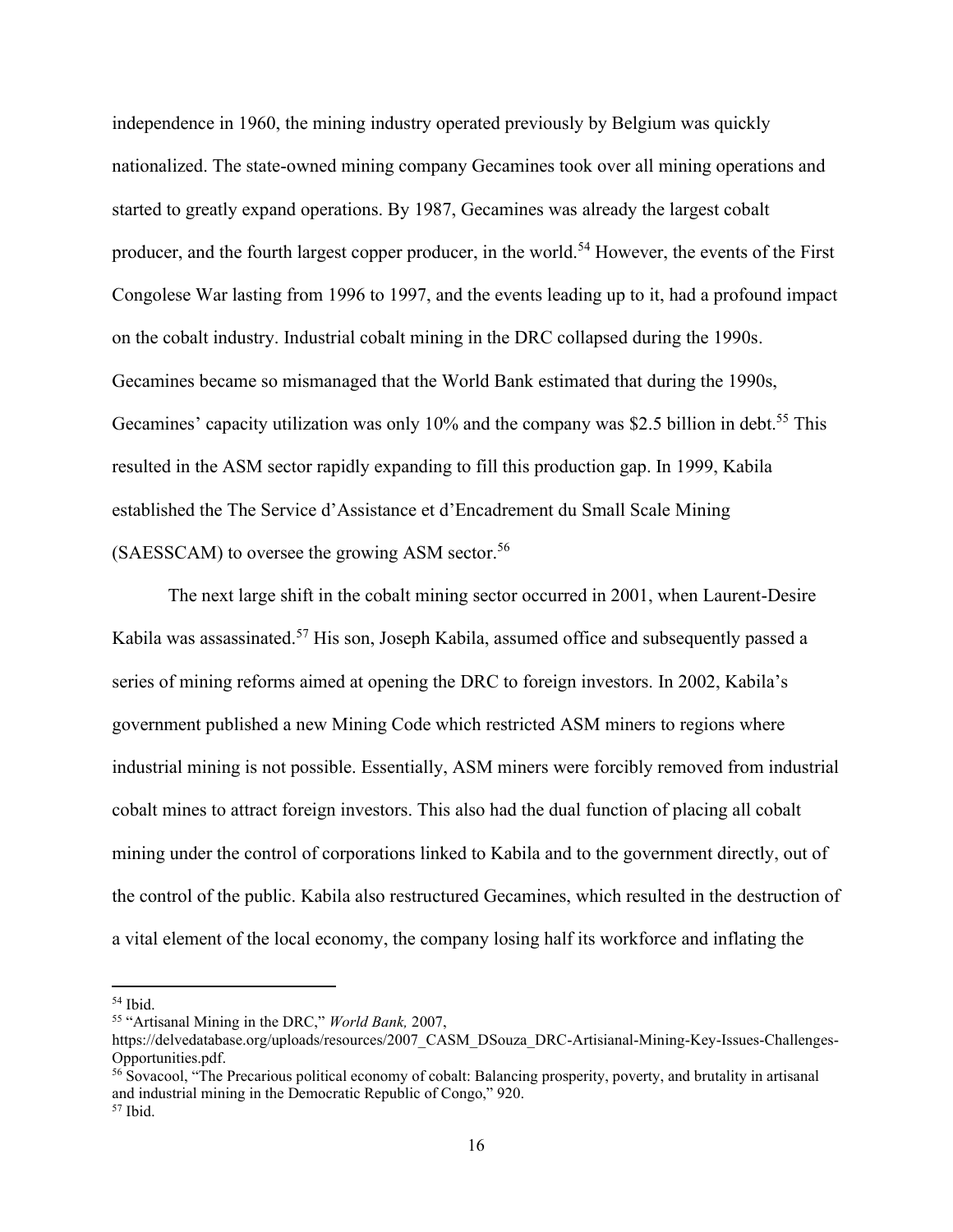ASM sector further, as many of the unemployed joined the ASM sector.<sup>58</sup> This trend continued in 2007, with Kabila's reelection. Approximately 29 joint venture and privatization contracts were issued as Kabila passed more reforms to the mining sector designed to transfer more concessions to foreign investors while still outlawing many ASM operations. This particularly attracted Chinese attention, and in 2008, Chinese companies invested approximately \$9 billion between infrastructure and joint ventures with Gecamines.<sup>59</sup>

The ASM and large-scale mining (LSM) sectors of the DRC's cobalt industry are now in an awkward state of coexistence. Before the second Congolese war, ASM accounted for 90% of all cobalt mining. However, since Kabila assumed office, ASM in the DRC accounted for 20% of the national supply and 12.9% of the global supply. Conversely, LSM has rapidly expanded to account for approximately 80% of the DRC's total cobalt production.<sup>60</sup> However, even though LSM contributes such a larger percentage of the DRC's total cobalt production, the sector only employs approximately 120,000 people. While the exact employment statistics of the ASM industry are hard to determine, the ASM industry employs anywhere from 500,000 to 1 million Congolese. This suggests that ASM plays a critical not only for economic development, but for income generation in the most vulnerable regions of the DRC. $61$ 

This disparity in labor could have important implications for the rentier state theory. Before Kabila's push for foreign investments, the Congolese government, through state-run mining companies, accumulated mass amounts of easily corruptible resource rents. However, these resource rents were largely replaced by rents via foreign investments, mainly from China.<sup>62</sup>

<sup>58</sup> Ibid.

<sup>59</sup> Ibid.

 $60$  Ibid.

<sup>61</sup> "DR Congo," *Bundesanstalt für Geowissenschaften und Rohstoffe,* last accessed October 27, 2021, https://www.bgr.bund.de/EN/Themen/Min\_rohstoffe/CTC/Mineral-Certification-DRC/CTC\_DRC\_node\_en.html.  $62$  Matti, "Resources and Rents Seeking in the Democratic Republic of Congo."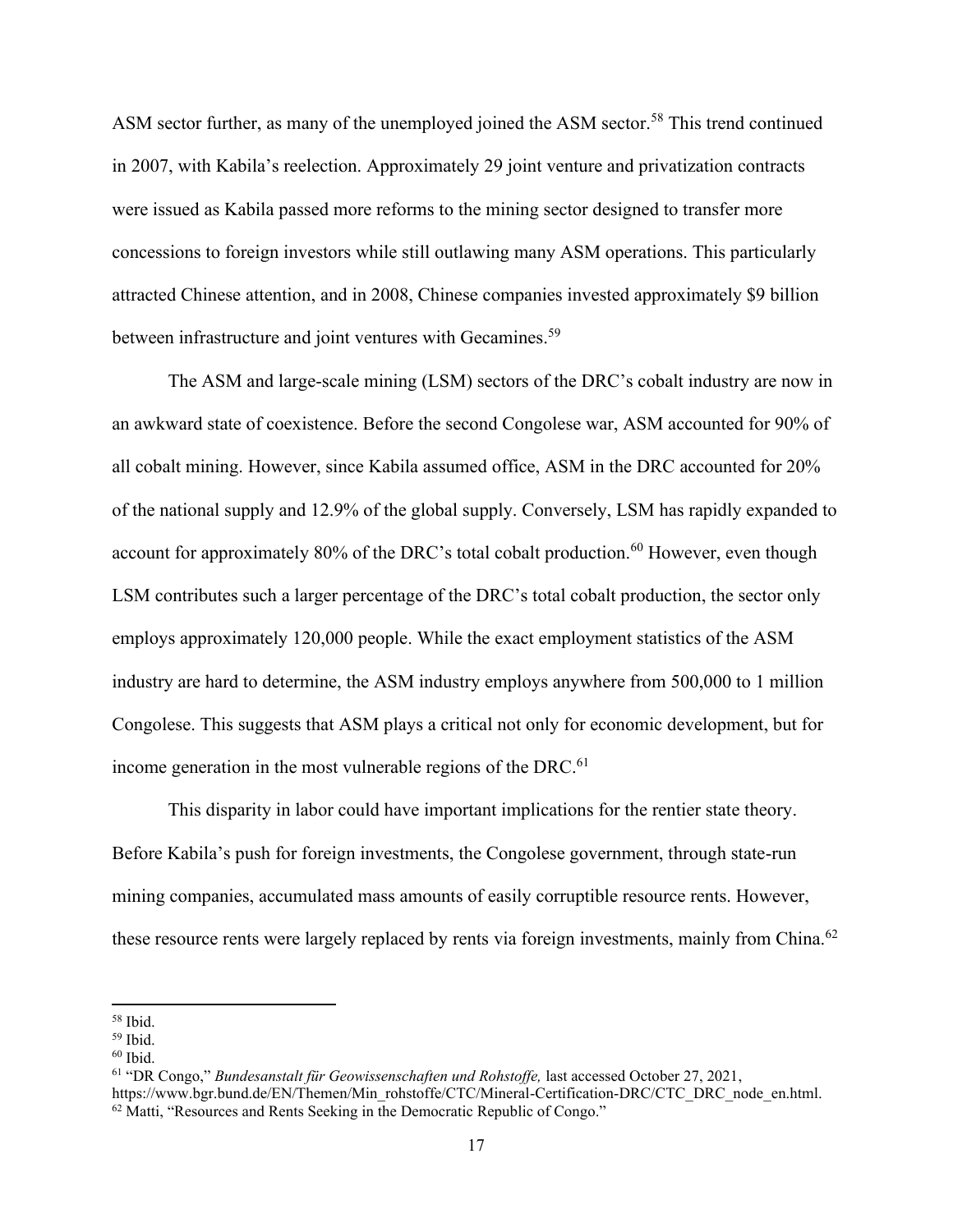This increased rent seeking, corruption and lack of economic diversification is typical of rentier states.

#### *Cobalt Mining and Armed Conflict in the DRC*

Special attention is paid to the ASM sector when discussing the conflict and human rights issues associated with the DRC's mining industry. In regards to mining equipment, protective gear and safety standards, the LSM is not perfect but is more heavily regulated.<sup>63</sup> The unregulated ASM sector, however, is rife with human rights concerns. In 2016, Amnesty International published a sobering look into the ASM industry in the DRC, documenting severe human rights abuses which included child labor and endangerment, hazardous working conditions and government failure to prevent these atrocities.<sup>64</sup> They have since been one of the leading NGOs calling for cobalt to be classified as a conflict mineral and has been pressuring companies to publish their supply chain data on their use of cobalt.<sup>65</sup> This report by Amnesty International, though, lumped all of the child labor, environmental, corruption issues etc. in the cobalt mining sector under one term: conflict. They then advocated that companies follow similar practices outlined in 3TG legislation for cobalt supply chains,<sup>66</sup> largely rebranding cobalt as a conflict mineral, and pressured many companies to adopt the same supply chain due diligence practices in place for 3TG for cobalt as well. This report is one of the first comprehensive accounts of cobalt ASM mines and marks the beginning of the push to classify cobalt as a conflict mineral.

 $63$  Sovacool, "The Precarious political economy of cobalt: Balancing prosperity, poverty, and brutality in artisanal and industrial mining in the Democratic Republic of Congo," 923.

<sup>64</sup> "This is what we die for," *Amnesty International,* 2016, https://www.amnesty.org/en/wpcontent/uploads/2021/05/AFR6231832016ENGLISH.pdf.

<sup>65</sup> "Amnesty International Pushes for Companies Using Cobalt to Publish Their Supply Chain Data," *Assent Blog,*  April 29, 2019, https://blog.assentcompliance.com/index.php/cobalt-publish-supply-chain-data/. <sup>66</sup> Ibid, 70.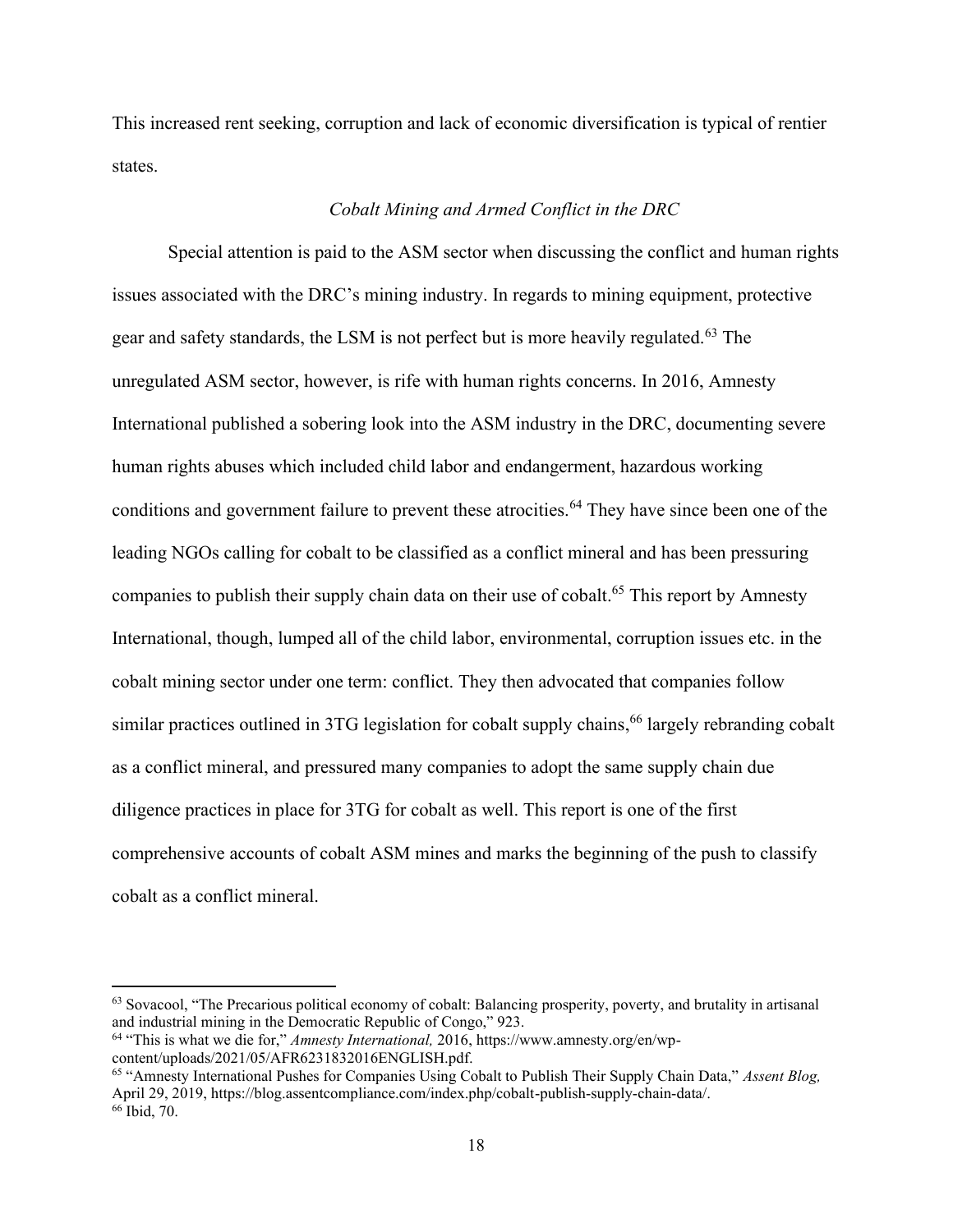The 3TG are considered conflict minerals because there is sufficient evidence, according to legislation like Dodd-Frank, that these minerals are directly used to fund armed groups and perpetuate conflict. This legislation is therefore meant to cut off funding for these armed groups and decrease the size of the market directly funding the violence. If cobalt has similar conflict implications than 3TG, there should be a noticeable presence of armed groups in the region and evidence of armed groups using cobalt to fund violence, but neither of these criteria are present in Southern Congo, the location of the copper belt.

Figure 1 is a UN map of the major mineral sites in the DRC and Figure 2 is a tracker of all the violent incidents in the DRC from October 1, 2018 to October 24, 2021. As shown when comparing these two figures, most of the violent conflict in the DRC is in the Eastern Congo, with Southern Congo experiencing little violence resulting from armed groups. If cobalt were a conflict mineral there would be a comparable level of violence and armed groups in the East (where gold, tin and coltan are mined) and in the South (where cobalt is mined), especially considering the 30% increase in cobalt demand from 2016 to 2020. Currently, it appears that rising cobalt demand has had marginal conflict implications for the DRC thus far. The issue now is estimating how the unprecedented rise in cobalt demand will change this dynamic, as demand is projected to rise approximately 25 times through 2050. This projected demand increase, however, is predicated on the notion that there will be no viable substitutes for cobalt as the world innovates climate change solutions. Assuming that cobalt demand continues to increase, this may not have any direct impact armed conflict in the region, as cobalt demand has already increased by 30% since 2016 and the main effect has been on human rights violations, not increases in armed conflict. Armed conflict, sustainable development, human rights abuse etc. are all interrelated, but not interchangeable.

19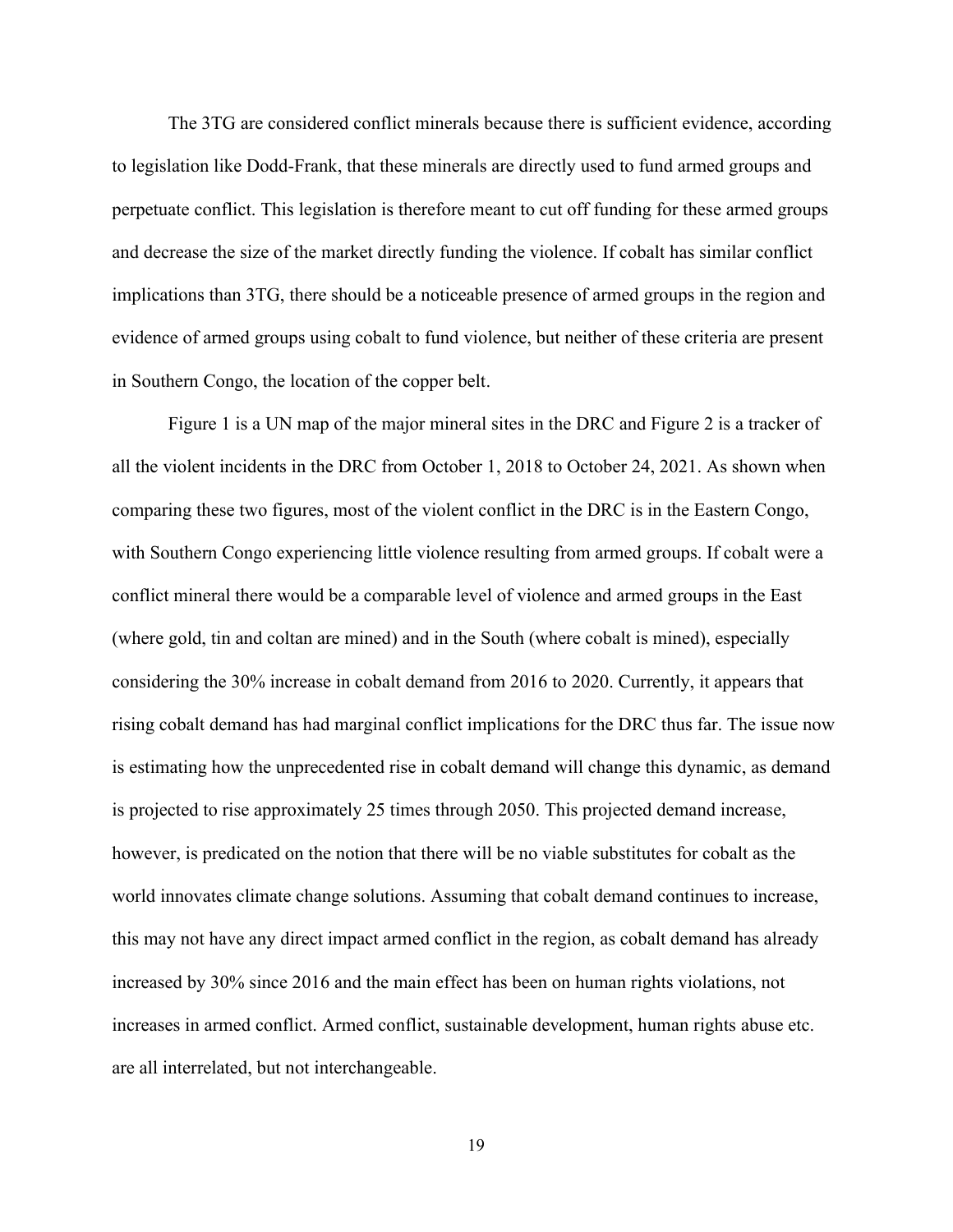The lack of armed groups and violence around cobalt mines also suggest that armed groups are not directly profiting from cobalt to fund further violence. For example, there is an estimated \$28 billion worth of gold in eastern Congo and in 2016 there was a huge gold rush in the Shabunda territory in eastern Congo, generating approximately \$38 million a year. To capitalize on this gold rush armed group Raia Mutumboki, supported by Chinese owned mining company Kun Hou Mining, began expanding operations to secure ASM gold mines across Shabunda, using the profits from these gold mines to sustain its activities.<sup>67</sup> Raia Mutumboki secured these ASM gold mines and exploited the workers for free forced labor. However, there is little evidence of armed groups vying for control of cobalt mines, utilizing the existing labor force in these mines, or selling cobalt for profit like is evident in Eastern Congo with 3TG.

<sup>67</sup> "River of Gold," *Global Witness*, July 5, 2016, https://www.globalwitness.org/en/campaigns/conflictminerals/river-of-gold-drc/.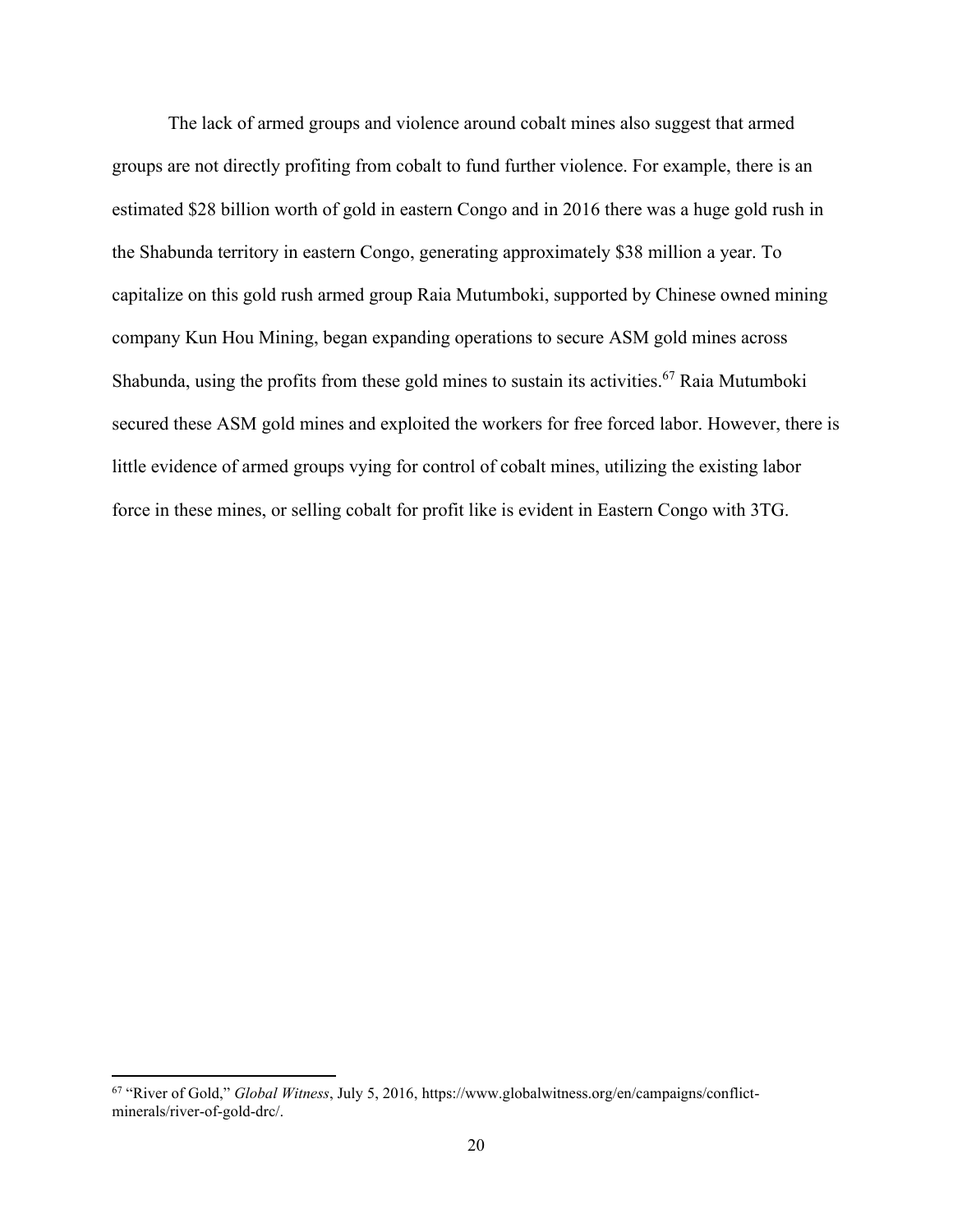

### Figure 1: Geographical Location of Minerals in the DRC<sup>68</sup>

<sup>68</sup> "Explore DR Congo in maps and graphs," *BBC,* November 27, 2012, https://www.bbc.com/news/world-africa-15722799.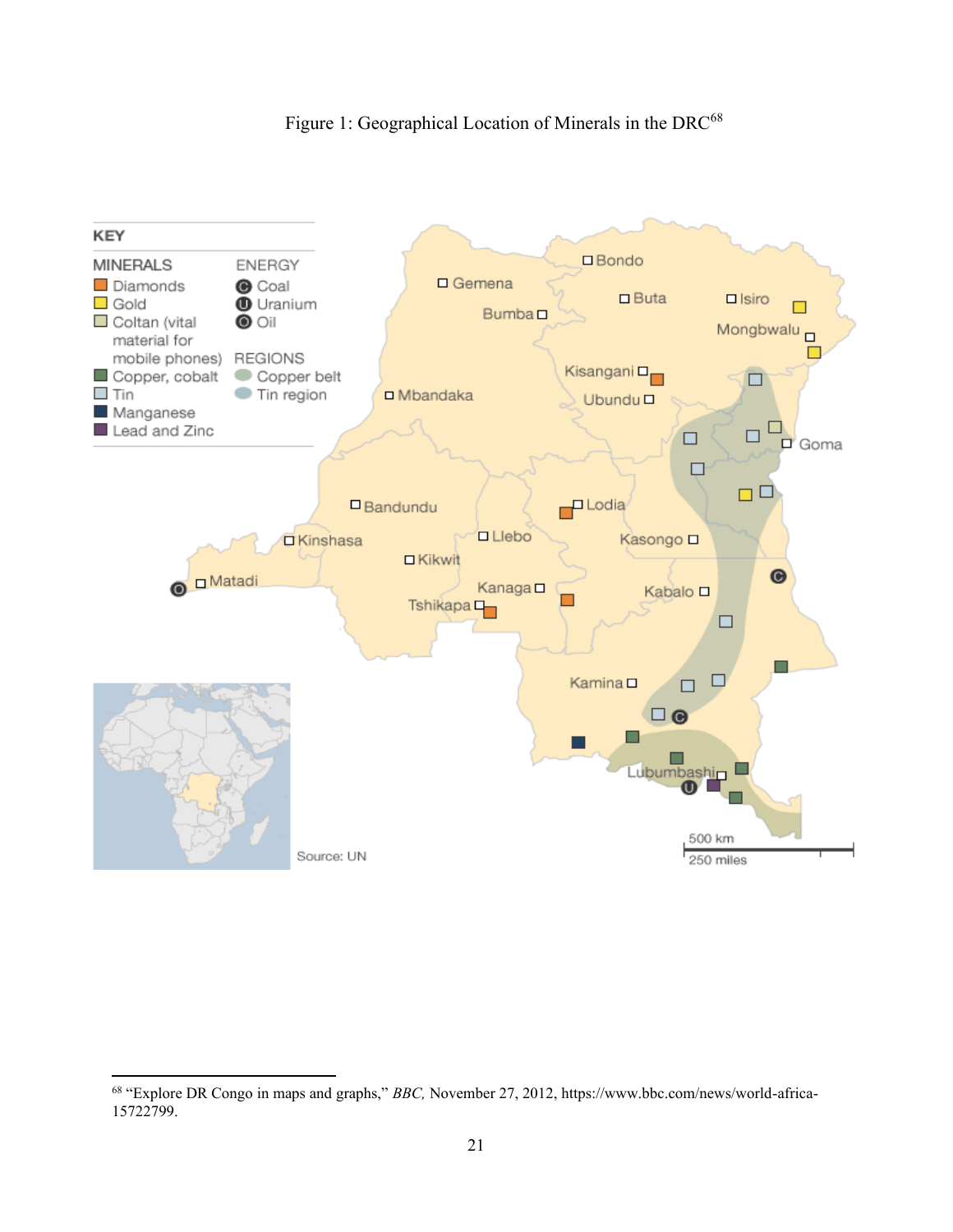

<sup>69</sup> "Dashboard of incidents in Eastern Congo," *IPIS*, last accessed October 27, 2021, https://ipisresearchdashboard.shinyapps.io/kufatilia\_app/.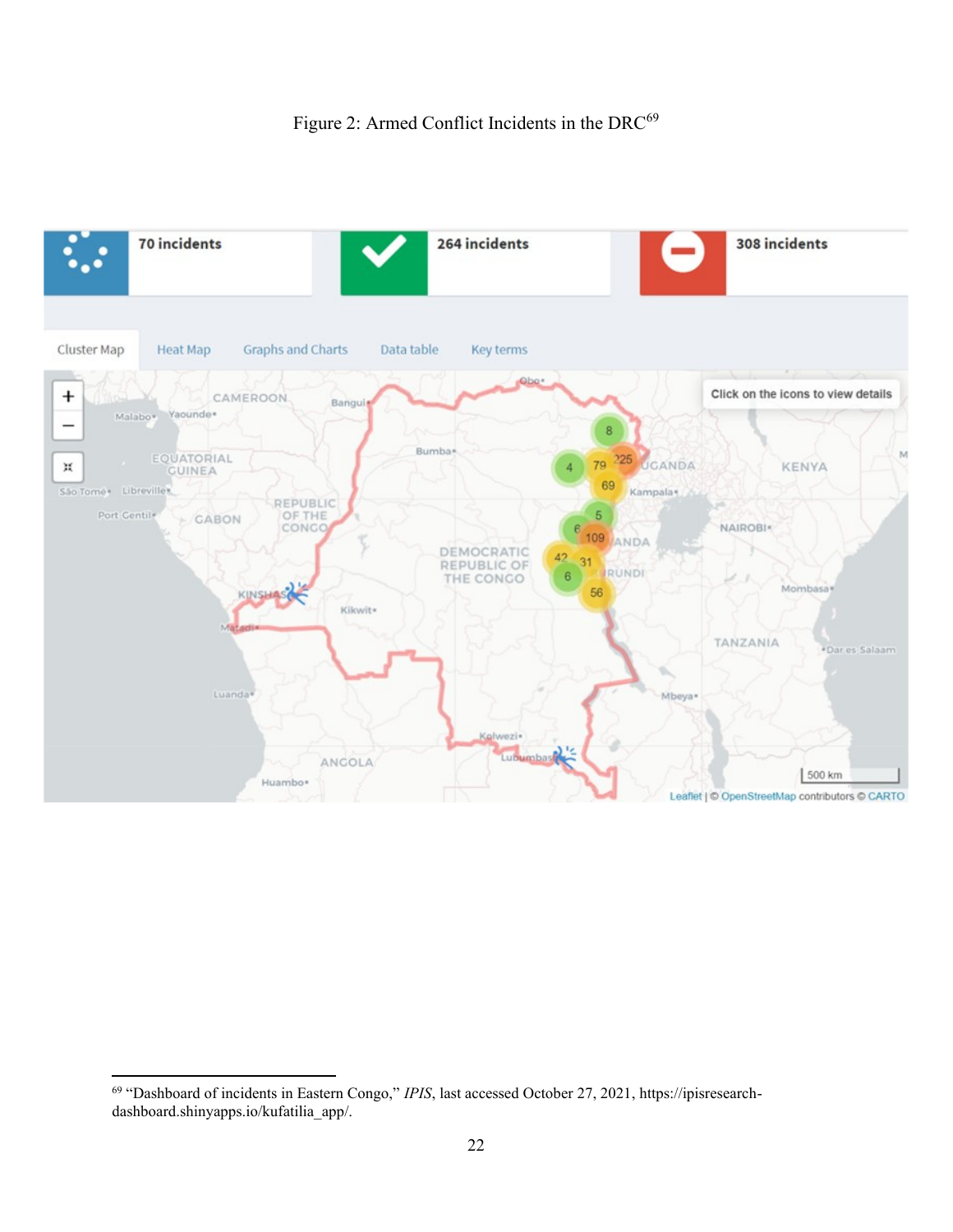## **Case Study: Chile**

Now that the conflict implications for rising cobalt demand have been established, the next question to address is the effects of conflict minerals legislation on a mineral that is not currently associated with armed conflict. While the DRC is the largest cobalt producer, Chile is the largest worldwide producer of copper and home to the largest known copper reserves.<sup>70</sup> Despite the abundance of a similar resource, however, the DRC and Chile have very different developmental outcomes. Rather than fall victim to perpetual armed conflict, Chile profited from its copper mining and is often used as a case study for how a state can avoid the resource curse. The difference in institutional quality between the DRC and Chile provides a vital comparison point for analysis.

#### *Development of Chile's Copper Industry*

The DRC and Chile share many of the same roots of colonialism. Before copper mining, the Spanish were interested in Chilean gold, and as early as the 1540s, Spanish settlers established the first gold mine at Marga Marga with Spanish settlements forming around these new sources of income. The Spanish continued to expand mining operations in Chile, eventually beginning copper mining in the 17<sup>th</sup> century. From Chile's independence in 1810 to 1970, copper mining grew rapidly, totaling approximately 75% of Chile's exports in 1970.<sup>71</sup> These copper mining endeavors, however, were owned almost exclusively by North American companies, meaning that the Chilean state saw little of the rents from its own copper mines.<sup>72</sup> Consequently,

<sup>70</sup> "Profiling the world's top five copper mining countries in 2020," *NS Energy,* May 20, 2021,

https://www.nsenergybusiness.com/news/top-five-copper-mining-countries/.

 $71$  Seyler, "Cobalt in the Democratic Republic of Congo: the cost of innovative technology and historical lessons in global economics for a more ethical future."

<sup>72</sup> John Fleming, "The Nationalization of Chile's Large Copper Companies in

Contemporary Interstate Relations," *Villanova University,* 1973,

https://digitalcommons.law.villanova.edu/cgi/viewcontent.cgi?article=1985&context=vlr&httpsredir=1&referer=.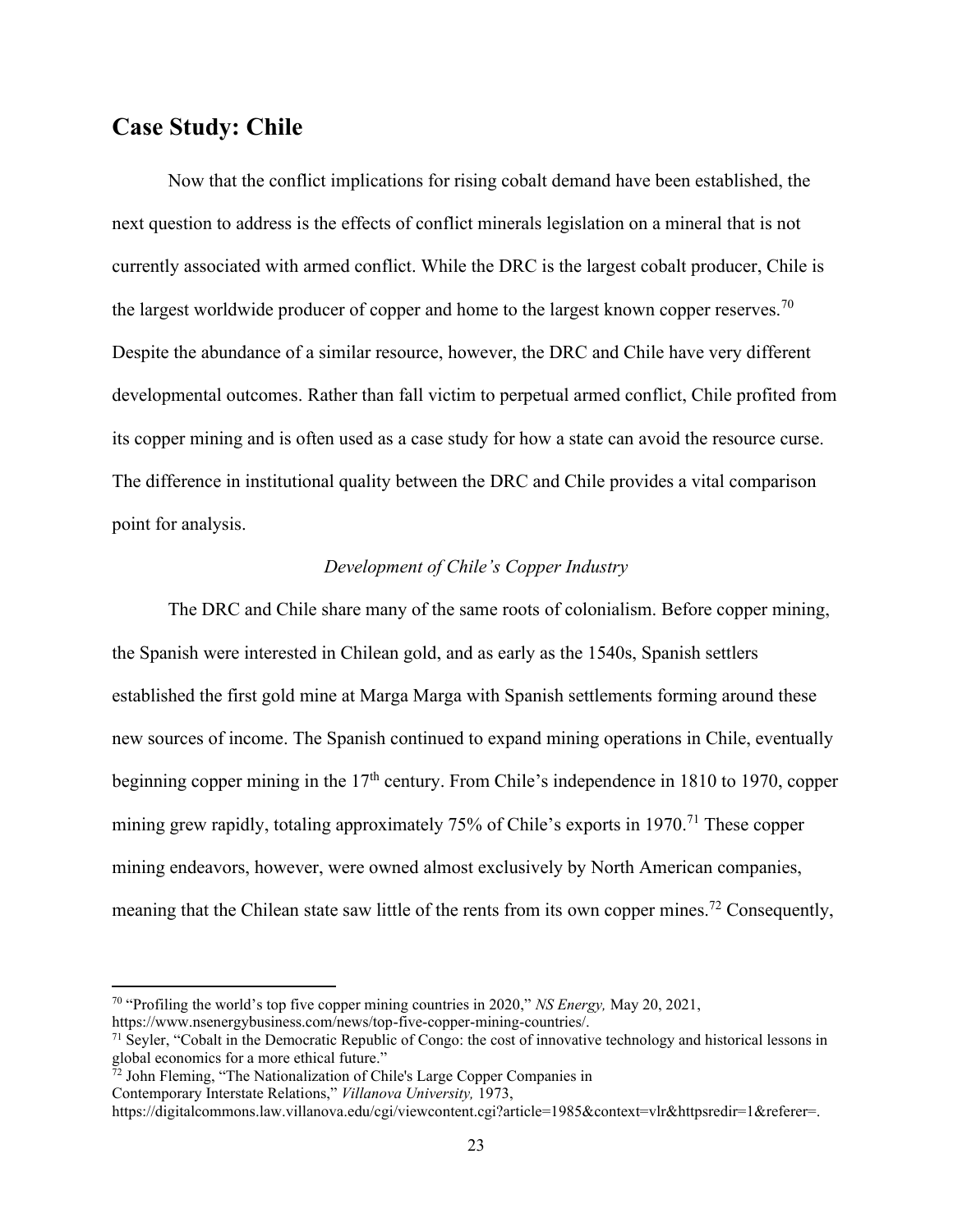political unrest at the loss of these rents began in the 1960s, culminating with the nationalization of Chile's copper mining under the state-owned company CODELCO in 1971.

In the early 1970s, Chile was a socialist country under Salvador Allende which was overthrown in 1974 by the military leader Augusto Pinochet, who became the self-appointed leader of Chile. Pinochet began instituting many of the same strategies as Kabila in the DRC, liberalizing the legislation around the mining sector and opening it to foreign investors. However, an important split occurred in the Pinochet government regarding the future of nationalized companies that did not occur in the DRC. The military leaders preferred keeping the mining sector nationalized, as the military benefited off the rents from CODELCO. Pinochet's technocrats, rejecting socialism, wanted to privatize these nationalized mining companies. The two parties reached a concession, and CODELCO stayed nationalized with the military keeping all the profits from the existing CODELCO operations, but CODELCO was prohibited from opening new enterprises. Instead, the military was to encourage private sector investment into new mining operations and guarantee the property rights of private companies. The result of this period of dictatorship was a rentier state where the state owned both the national copper mining company CODELCO and Chile's other mining company ENAMI, but encouraged private sector investment into untapped mines.<sup>73</sup>

In 1990, Chile ended its era of dictatorship in favor of democracy and elected Patricio Alywin as its first president. The continuity provided by CODELCO through this political transition became vital to maintaining stability, as CODELCO continued to provide approximately \$1 billion annually to the Chilean state, which helped support Alywin's initial

<sup>73</sup> Paul Haslam, "Overcoming the Resource Curse: Reform and the Rentier State in Chile and Argentina, 1973- 2000," *Development and Change* 45, no. 5 (2016):1146-1170, https://doi.org/10.1111/dech.12259.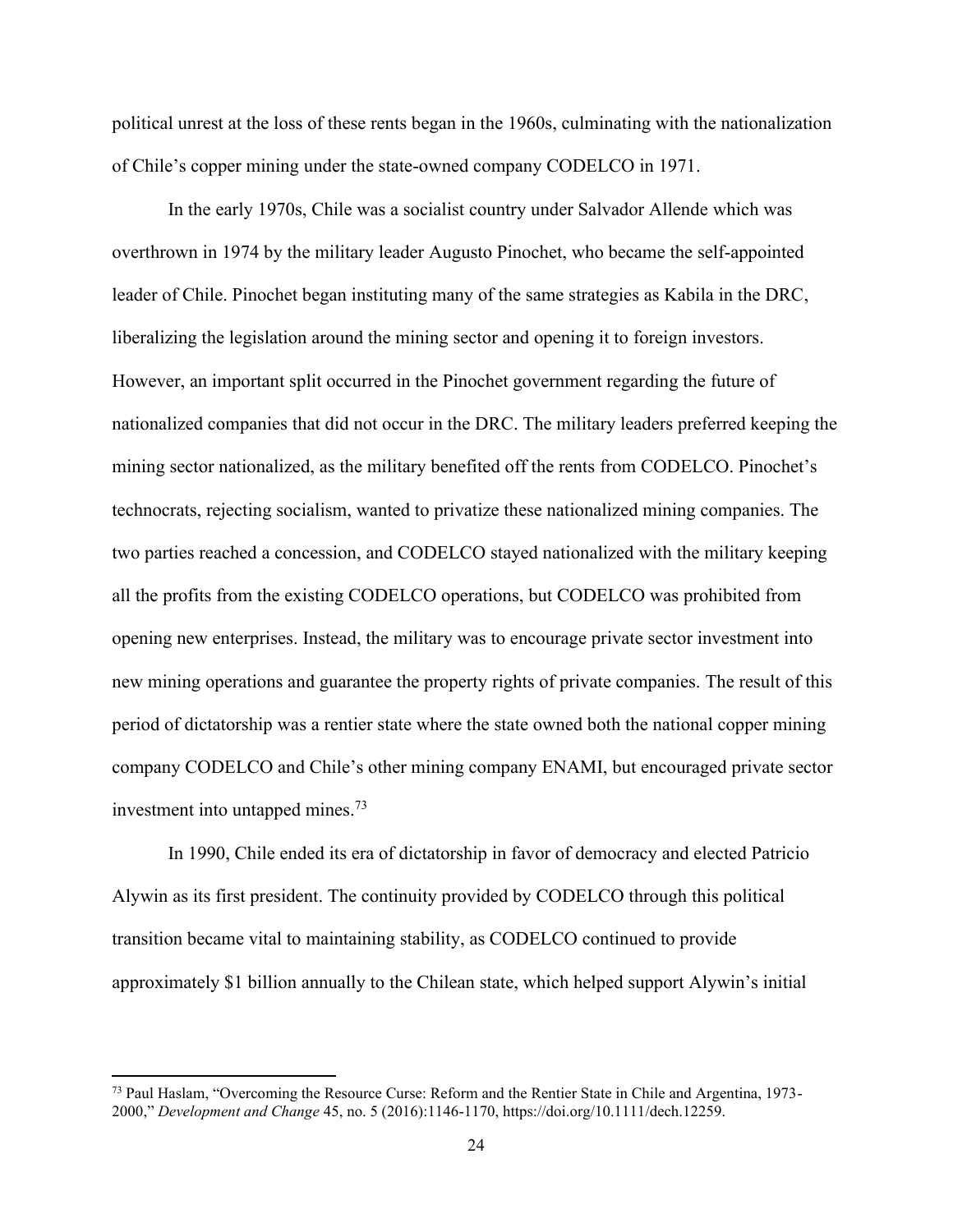social policies and stabilized the exchange rate.<sup>74</sup> In 1992, Alywin's administration passed the "CODELCO law" which fundamentally transformed the organization. While CODELCO remained state owned, this new law sought to model CODELCO as a private firm to maximize profits in addition to the current rents. The CODELCO law allowed both CODELCO and ENAMI to pursue joint ventures with multinational corporations (MNC) to create long term profitable projects, increase research and development, and created a framework for these two organizations to work closely with the private sector. For example, CODELCO opened the Radomiro Tomic mine, currently one of the largest mines in Chile with approximately \$641 million of private sector investment.<sup>75</sup> This public-private sector coordination facilitated a healthy relationship where CODELCO/ENAMI could use private sector investment to modernize its operations and the Chilean state could use rents from its mining industry to facilitate economic growth and diversification. This relationship also helped bolster Chile's ASM sector, as mines that were deemed too small for CODELCO were transferred to ENAMI and the private sector supported them through subsidies.<sup>76</sup>

The difference in how Chile and the DRC treat their ASM sector reveals the disparate institutional quality of each state. In the DRC, as previously discussed, the Congolese government is trying to constrain ASM activities to gain a greater control over the resource rents. For example, in November 2019, Congolese Prime Minister Sylvestre Ilunga signed a decree aimed at controlling, "the whole value chain of the artisanal sector".<sup>77</sup> Since the DRC does not generate rents or profits from its ASM sector, it tries to constrain and limit ASM operations,

<sup>74</sup> Ibid.

 $75$  Ibid.

 $76$  Ibid.

<sup>77</sup> William Clowes and Michael Kavanagh, "DRC moves to monopolize about 25 percent of all cobalt exports," *Aljazeera*, January 30, 2020, https://www.aljazeera.com/economy/2020/1/30/drc-moves-to-monopolise-about-25 percent-of-all-cobalt-exports.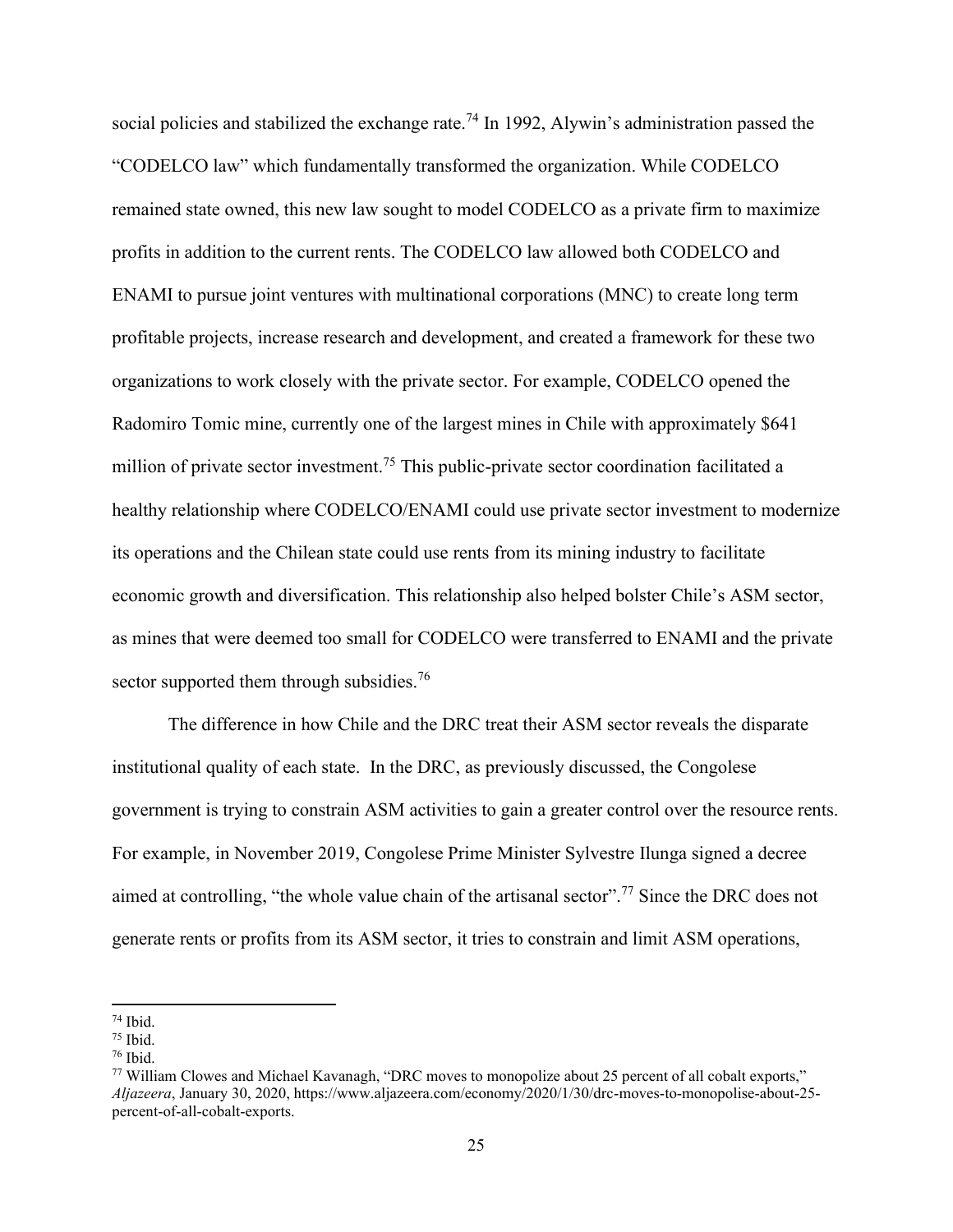seeking to consolidate its mining activities to the LSM sector thereby generating rents from foreign investments. In Chile, however, the public-private sector relationship aimed at long-term profit generating projects facilitates an environment where the state helps artisanal and smallscale miners. An example being that 93% of Chile's copper output comes from large industrial mines. While this is significantly smaller than the DRC, 9% is still a sizable quantity, and fluctuating copper prices make it difficult for these small mines to compete. In August 2019, copper prices fell to an all-time low and placed a major strain on Chile's small copper manufactures. The top copper producers in Chile signed a deal in response to sublet their properties to artisanal miners. Essentially, these large mining companies rented their properties to artisanal miners, allowing these miners to extract copper and sell it. These properties were not extremely valuable to these global miners<sup>78</sup>, but the difference in institutional response between Chile and the DRC highlights the critical importance that good institutions have in avoiding rentier state behavior.

## **Analysis**

The most revealing implication from these case studies is the critical importance of the public-private sector relationship in facilitating healthy economic growth, avoiding rentier state behavior and the building of sustainable mining operations in the copper/cobalt mining industry. While Chile largely has a relationship of cooperation, the DRC maintains one of exploitation and extraction. This public-private sector dynamic has vital implications for the potential impacts of mislabeling cobalt as a conflict mineral.

<sup>78</sup> Cecilia Jamasmie, "Top miners in Chile sign deal to help country's small producers," *Mining.com*, August 30, 2019, https://www.mining.com/top-miners-in-chile-sign-deal-to-help-countrys-small-producers/.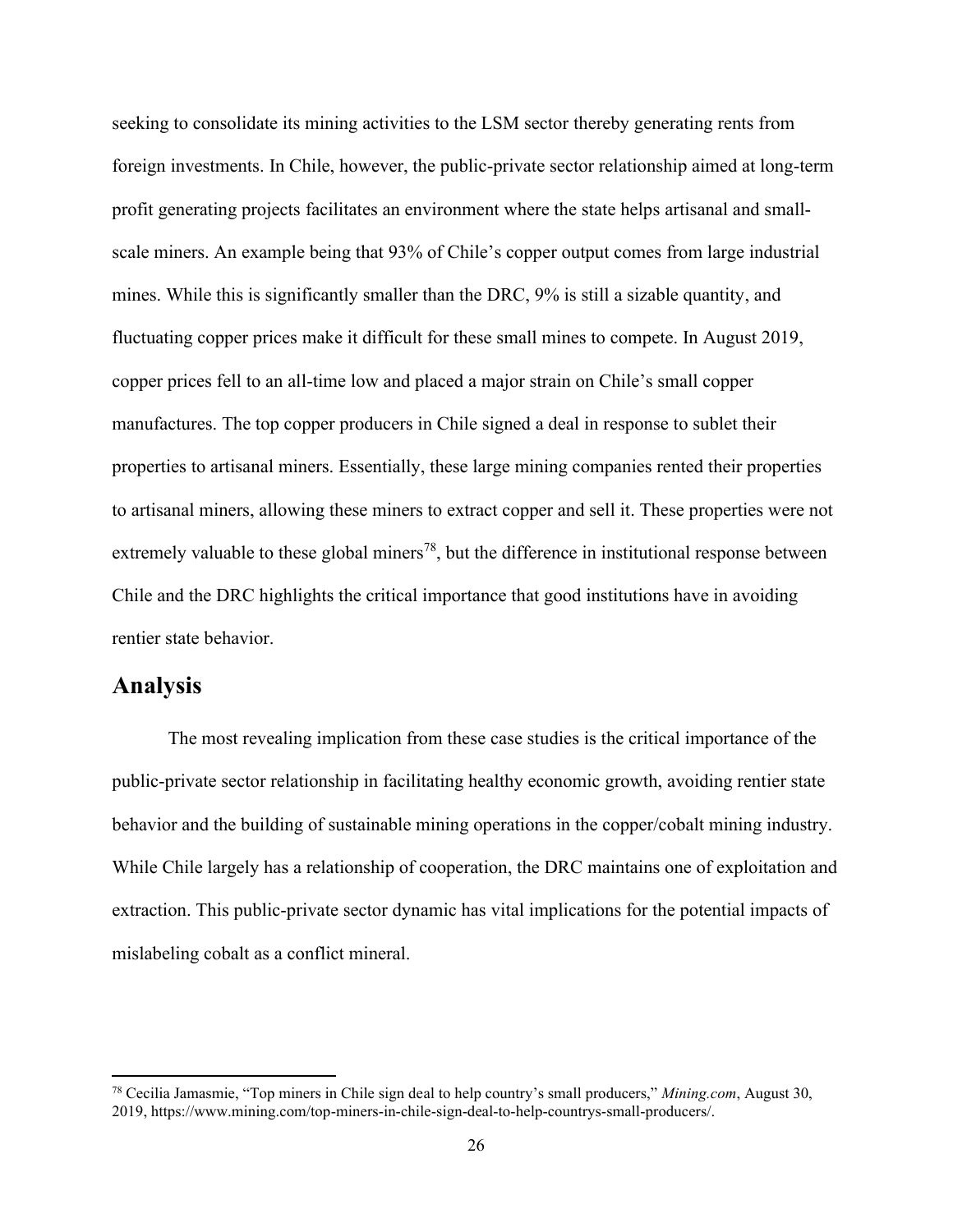As previously shown, there is little evidence of cobalt facilitating and perpetuating armed conflict in the DRC. Unlike Eastern Congo, Southern Congo lacks any of the indicators of cobalt funded armed violence. There is no evidence of rebel groups fighting for control of cobalt mines, perpetuating forced cheap labor or selling cobalt for a profit to fund other operations, which are all elements of the conflict trap. The cobalt mining industry certainly has profound issues surrounding human rights and sustainability, however, as revealed by the complex mechanisms of the resource curse, the issue of armed conflict and the issue of human rights and sustainability require different approaches. Legislation like Dodd-Frank is meant to limit the amount of money from 3TG and reduce the market directly funding violence. The effect of conflict minerals regulation on 3TG sectors remains decidedly mixed. Many scholars find that mandatory supply chain disclosures have a positive impact, while others argue that it worsens conflict through mechanisms like increasing resource competition over unregulated mines. However, implementing legislation designed to shrink a market directly funding violence, when there is no violence in that supply chain, will likely only lead to negative results.

Regardless of the debate of the effects of conflict minerals legislation on 3TG, it is likely that mislabeling cobalt as a conflict mineral will lead to negative unintended consequences for cobalt, largely because of the public-private sector dynamic in the DRC. Most of the human rights issues in the DRC's cobalt mining sector occur in the unregulated ASM sector, and the DRC lacks a support structure similar to Chile's that encourages private sector investment and formalization of the ASM sector. Thus, the branding of cobalt as a conflict mineral may cause foreign investors to avoid ASM mining all together, and this phenomenon has already been observed. In May 2020, the biggest cobalt producer in China agreed to stop all sourcing from the

27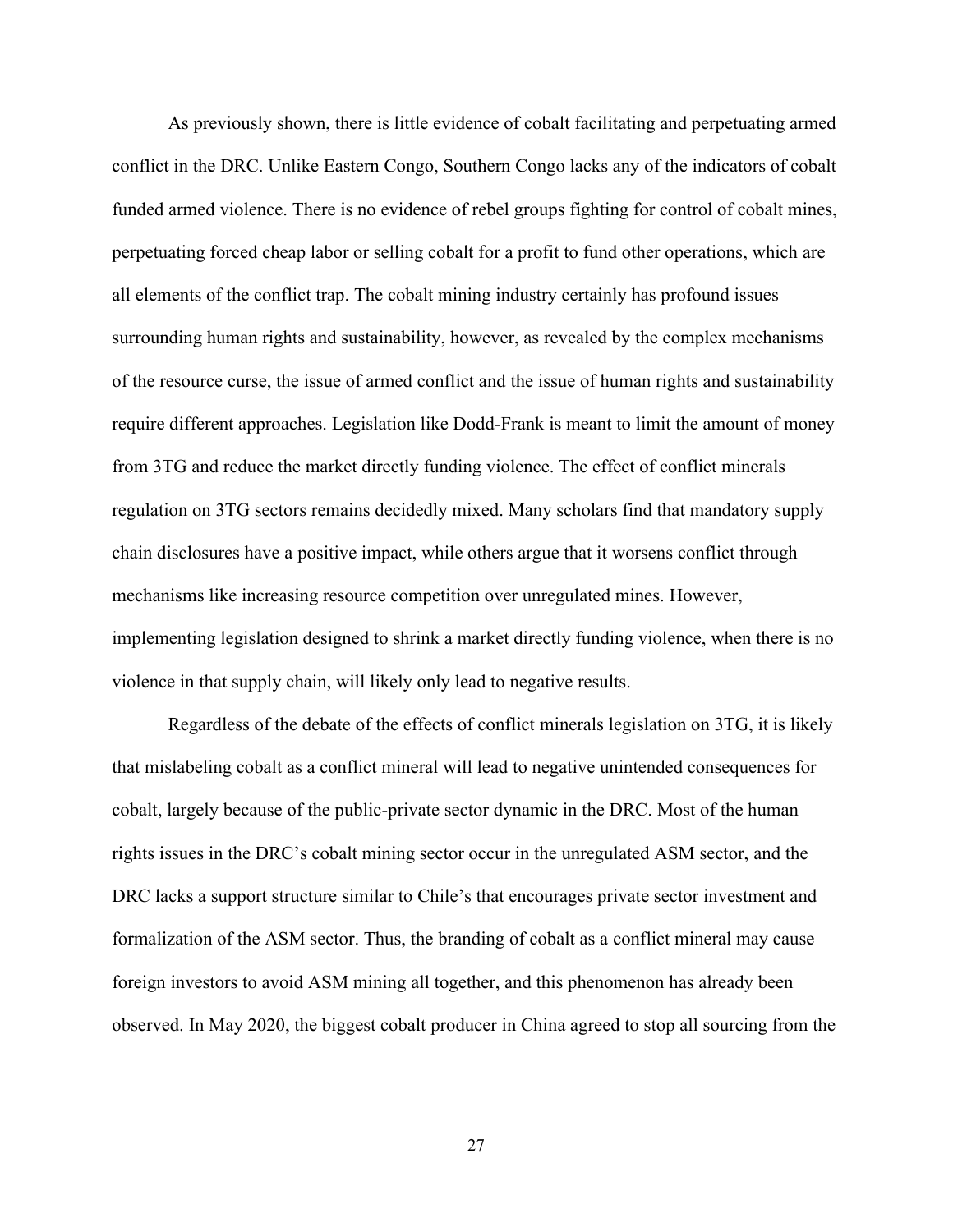ASM sector.<sup>79</sup> However, ASM mining directly contributes to the economic well-being of hundreds of thousands of Congolese. As the DRC moves to limit ASM mining and foreign entities limit cobalt sourcing from unregulated mines, it destroys the income of thousands of people and has the opposite effect from what is intended, exacerbating the human rights abuses and sustainable development issues in the country.

There are promising initiatives, like the RCI Cobalt Refiner Supply Chain Due Diligence Standard, that include more holistic reforms besides simple cobalt disclosure mandates. The negative stigma and connotation from labeling cobalt as a "conflict mineral", however, will likely push companies to treat cobalt like 3TG, failing to address the underlying associated human rights issues in the ASM sector. While including supply chain due diligence has led to some positive impacts, these positive impacts have largely been dictated by downstream expectations and have failed to address the core issues in the ASM mining sector.<sup>80</sup> The underlying human rights issues in cobalt mining stem from the dysfunctional private-public sector relationship and rent seeking behavior established during the Kabila regime. Working to repair this framework and to formalize and subsidize the ASM industry, as Chile has done, is critical to addressing the human rights violations in the DRC's ASM sector.

## **Conclusion**

The energy transition is fundamentally changing the energy sector, and international agencies are predicting an unprecedented increase in demand for cobalt. While it remains to be seen if these projections are true, what is clear is that the demand will continue to increase until

<sup>&</sup>lt;sup>79</sup> "China's biggest cobalt producer agrees to stop buying from individuals in DRC due to concerns over child labour," *Business & Human Rights Resource Centre,* May 29, 2020, https://www.businesshumanrights.org/en/latest-news/chinas-biggest-cobalt-producer-agrees-to-stop-buying-from-individuals-in-drc-due-

to-concerns-over-child-labour/.

<sup>80</sup> Lucia Mancini et. al., "Assessing impacts of responsible sourcing initiatives for cobalt: Insights from a case study," *Resources Policy* 71, (2021), https://doi.org/10.1016/j.resourpol.2021.102015.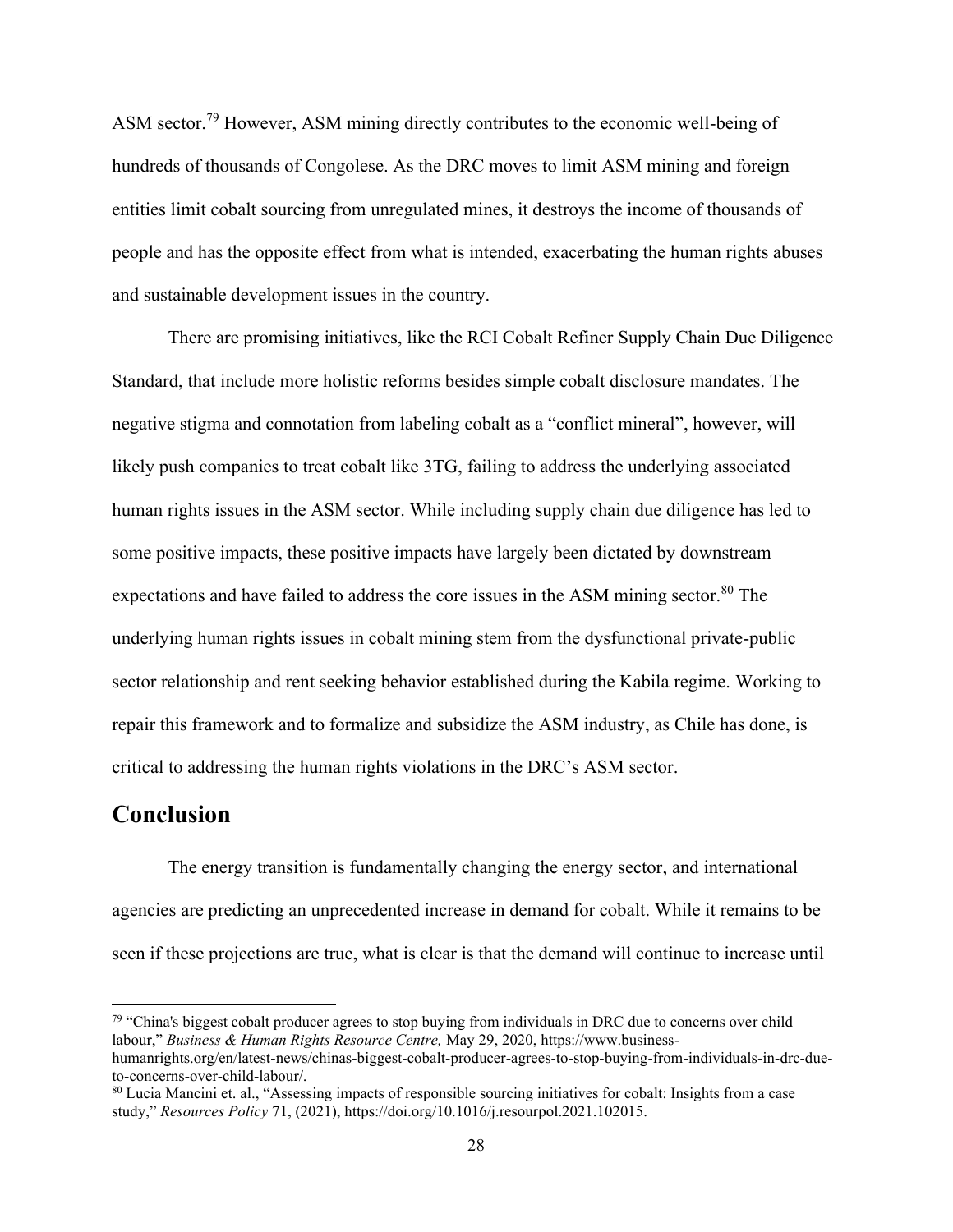new technology or innovations are made to reduce the critical importance of cobalt to the energy transition. The subsequent rising demand for cobalt is perpetuating the human rights violations and sustainability issues already plaguing the DRC's artisanal mining sector. To profit off the increasingly valuable cobalt, the Congolese government is seeking to monopolize the cobalt industry and push out artisanal miners. In response, many NGOs are calling for cobalt to be classified as a conflict mineral, but as the evolution of the resource curse theory demonstrates, the interaction of mineral resource abundance on developing states is highly complex. As seen in Chile's copper mining industry, quality institutions play a key role in reducing rent seeking and promoting a healthy mining sector, particularly the healthy relationship between state owned mining companies and private/foreign investors. Armed conflict and human rights violations, while related, should not be addressed with the same policies. Rising cobalt demand, thus far, has not facilitated or exacerbated armed conflict in the DRC, which is the very definition of a "conflict mineral". While the issues plaguing this mining industry need to be addressed, it should not be addressed by labeling cobalt as a conflict mineral and pulling the mineral under legislation like the Dodd-Frank Act, as this fails to address the underlying abuses of human rights. Any external supply chain due-diligence efforts will face difficulty without primarily focusing on the underlying internal issues in the DRC's cobalt industry. Ultimately, any successful reform must focus on shifting the DRC's perspective of ASM mines from being a barrier to profit to being an opportunity for economic growth. This research can provide a basis for further study into how the private-public sector relationship can be reformed to address the issues in the DRC's cobalt industry.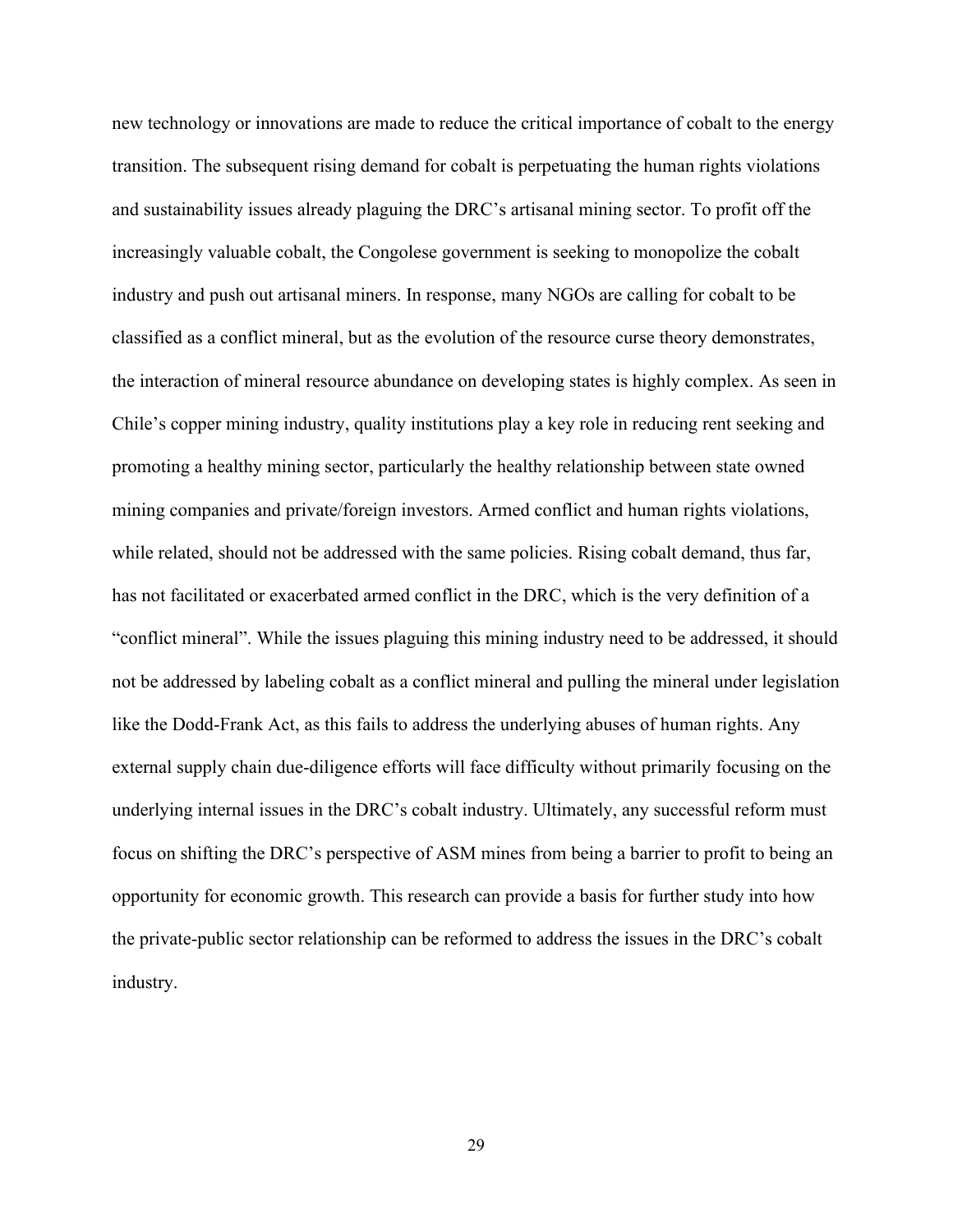#### **Bibliography**

"Amnesty International Pushes for Companies Using Cobalt to Publish Their Supply Chain Data." *Assent Blog.* April 29, 2019. https://blog.assentcompliance.com/index.php/cobalt-publishsupply-chain-data/.

"Artisanal Mining in the DRC." *World Bank.* 2007. https://delvedatabase.org/uploads/resources/2007\_CASM\_DSouza\_DRC-Artisianal-Mining-Key-Issues-Challenges-Opportunities.pdf.

Auty, Richard. *Sustaining Development in Mineral Economies*. London: Routledge, 1993.

Badeeb, Ramez, Hooi Hooi Lean and Jeremy Clark. "The evolution of the natural resource curse thesis: A critical literature survey." *Resources Policy* 51, (March 2017): 124. https://doi.org/10.1016/j.resourpol.2016.10.015.

Brunnschweiler, Christa and Eriwn Bulte. "The resource curse revisited and revised: A tale of paradoxes and red herrings." *Journal of Environmental Economics and Management* 55, no. 3 (May 2008): 248–264. https://doi.org/10.1016/j.jeem.2007.08.004.

Bulte, Erwin, Richard Damania and Robert Deacon. "Resource intensity, institutions, and development." *World Development* 33, no. 7 (July 2005): 1029–1044. https://doi.org/10.1016/j.worlddev.2005.04.004.

Capellan-Perez, Inigio, Margarita Mediavilla, Carlos de Castro, Oscar Carpintero and Luis Miguel. "Fossil fuel depletion and socio-economic scenarios: An integrated approach." *Energy* 77, no. 1 (2014): 641-666. https://doi.org/10.1016/j.energy.2014.09.063.

"China's biggest cobalt producer agrees to stop buying from individuals in DRC due to concerns over child labour." *Business & Human Rights Resource Centre.* May 29, 2020. https://www.business-humanrights.org/en/latest-news/chinas-biggest-cobalt-producer-agrees-tostop-buying-from-individuals-in-drc-due-to-concerns-over-child-labour/.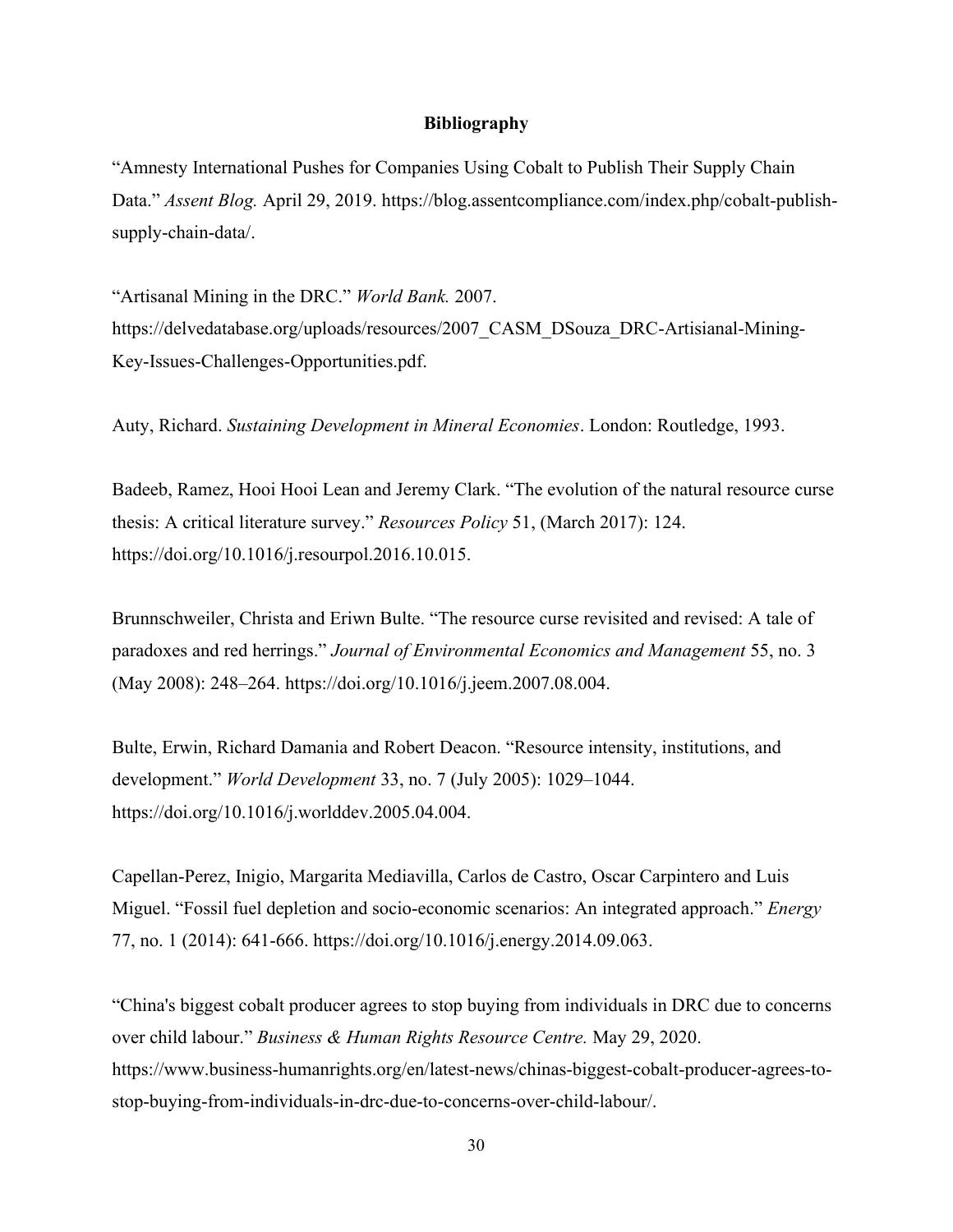Church, Clare and Alec Crawford. "Green Conflict Minerals: The fuels of conflict in the transition to a low-carbon economy." *International Institute for Sustainable Development*. August 2018. https://www.iisd.org/system/files/publications/green-conflict-minerals.pdf.

"Clean energy demand for critical minerals set to soar as the world pursues net zero goals." *International Energy Agency*. May 5, 2021. https://www.iea.org/news/clean-energy-demand-forcritical-minerals-set-to-soar-as-the-world-pursues-net-zero-goals.

Clowes, William and Michael Kavanagh. "DRC moves to monopolize about 25 percent of all cobalt exports." *Aljazeera*. January 30, 2020. https://www.aljazeera.com/economy/2020/1/30/drc-moves-to-monopolise-about-25-percent-ofall-cobalt-exports.

"Cobalt: The New Conflict Mineral?" *3BL Media*. October 5, 2016. https://www.3blmedia.com/news/cobalt-new-conflict-mineral.

Collier, Paul and Anke Hoeffler. "Greed and Grievance in Civil War." *Oxford Economic Papers* 56, no. 4 (2004): 588.

"Conflict Diamonds and the Kimberley Process." *US Department of State.* last accessed October 6, 2021. https://www.state.gov/conflict-diamonds-and-the-kimberley-process/.

"Congo, Democratic Republic of the." *The World Factbook.* September 27, 2021. https://www.cia.gov/the-world-factbook/countries/congo-democratic-republic-of-the/.

"Dashboard of incidents in Eastern Congo." *IPIS*. last accessed October 27, 2021. https://ipisresearch-dashboard.shinyapps.io/kufatilia\_app/.

"Democratic Republic of Congo: Country Mining Guide." *KPMG International.* 2014. https://assets.kpmg/content/dam/kpmg/pdf/2014/09/democratic-republic-congo-miningguide.pdf.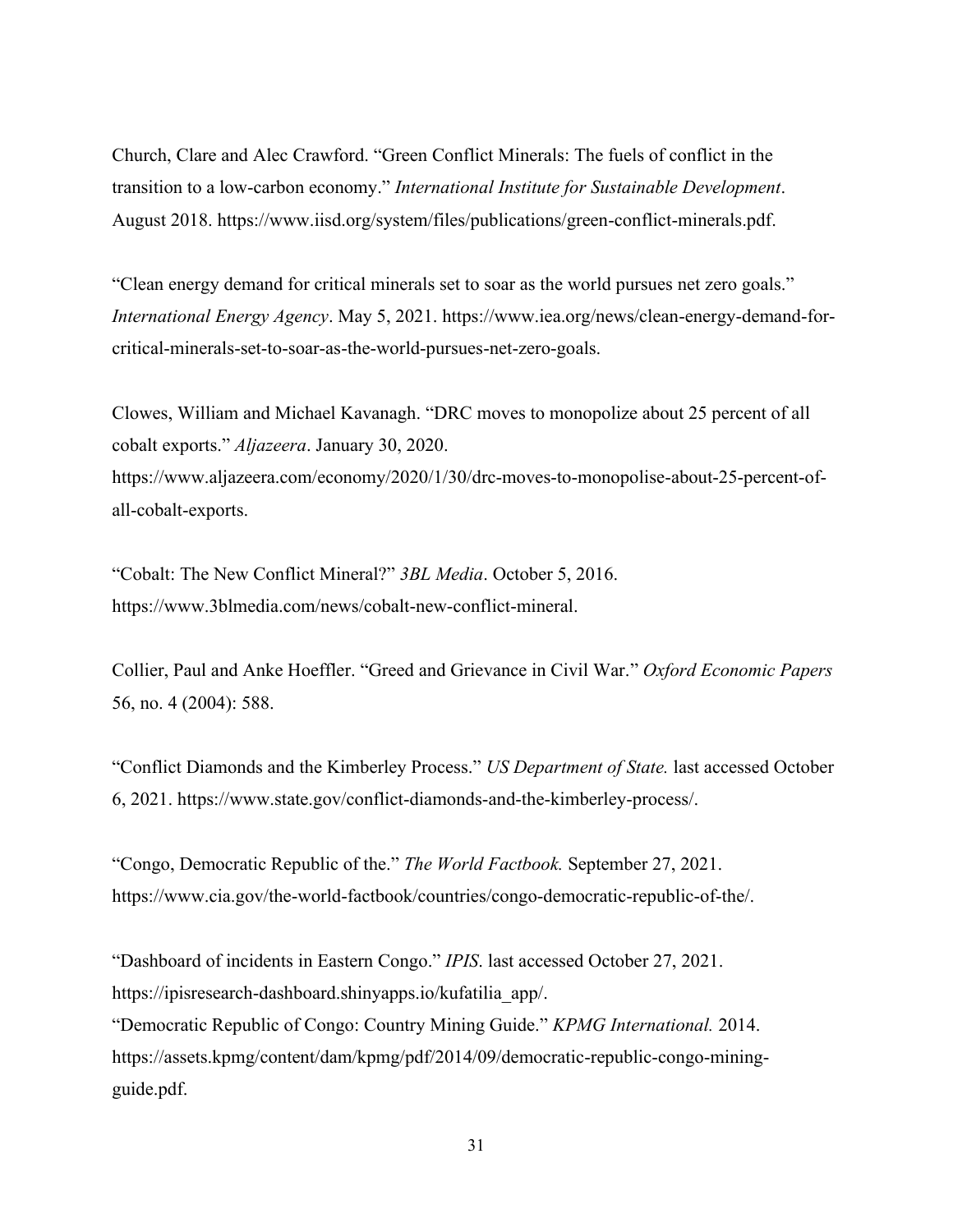Di John, Jonathan. "Is There Really a Resource Curse? A Critical Survey of Theory and Evidence." *Global Governance* 17, (2011): 167-184. https://www.jstor.org/stable/23033728.

"Disclosing the Use of Conflict Minerals." *US Securities and Exchange Commission*. last accessed October 4, 2021. https://www.sec.gov/opa/Article/2012-2012-163htm---relatedmaterials.html.

"DR Congo." *Bundesanstalt für Geowissenschaften und Rohstoffe,* last accessed October 27, 2021. https://www.bgr.bund.de/EN/Themen/Min\_rohstoffe/CTC/Mineral-Certification-DRC/CTC\_DRC\_node\_en.html.

Elayan, Fayez, Kareen Brown, Jennifer Li and Yijia Chen. "The Market Response to Mandatory Conflict Mineral Disclosures." *Journal of Business Ethics* 169, (2019): 13-42. https://doi.org/10.1007/s10551-019-04283-9.

"Explore DR Congo in maps and graphs." *BBC*. November 27, 2012. https://www.bbc.com/news/world-africa-15722799.

Fleming, John. "The Nationalization of Chile's Large Copper Companies in Contemporary Interstate Relations." *Villanova University.* 1973. https://digitalcommons.law.villanova.edu/cgi/viewcontent.cgi?article=1985&context=vlr&httpsr edir=1&referer=.

"Fragile States Index." *The Fund For Peace*. May 20, 2021. https://fragilestatesindex.org/2021/05/20/fragile-states-index-2021-annual-report/.

Gelb, Alan*. Oil Windfalls, Blessing or a Curse*. Oxford: World Bank, 1988.

Gennaioli, Caterina and Massimo Tavoni, "Clean or 'Dirty' Energy: Evidence on a Renewable Energy Resource Curse." *Fondazione Eni Enrico Mattei*, 2011.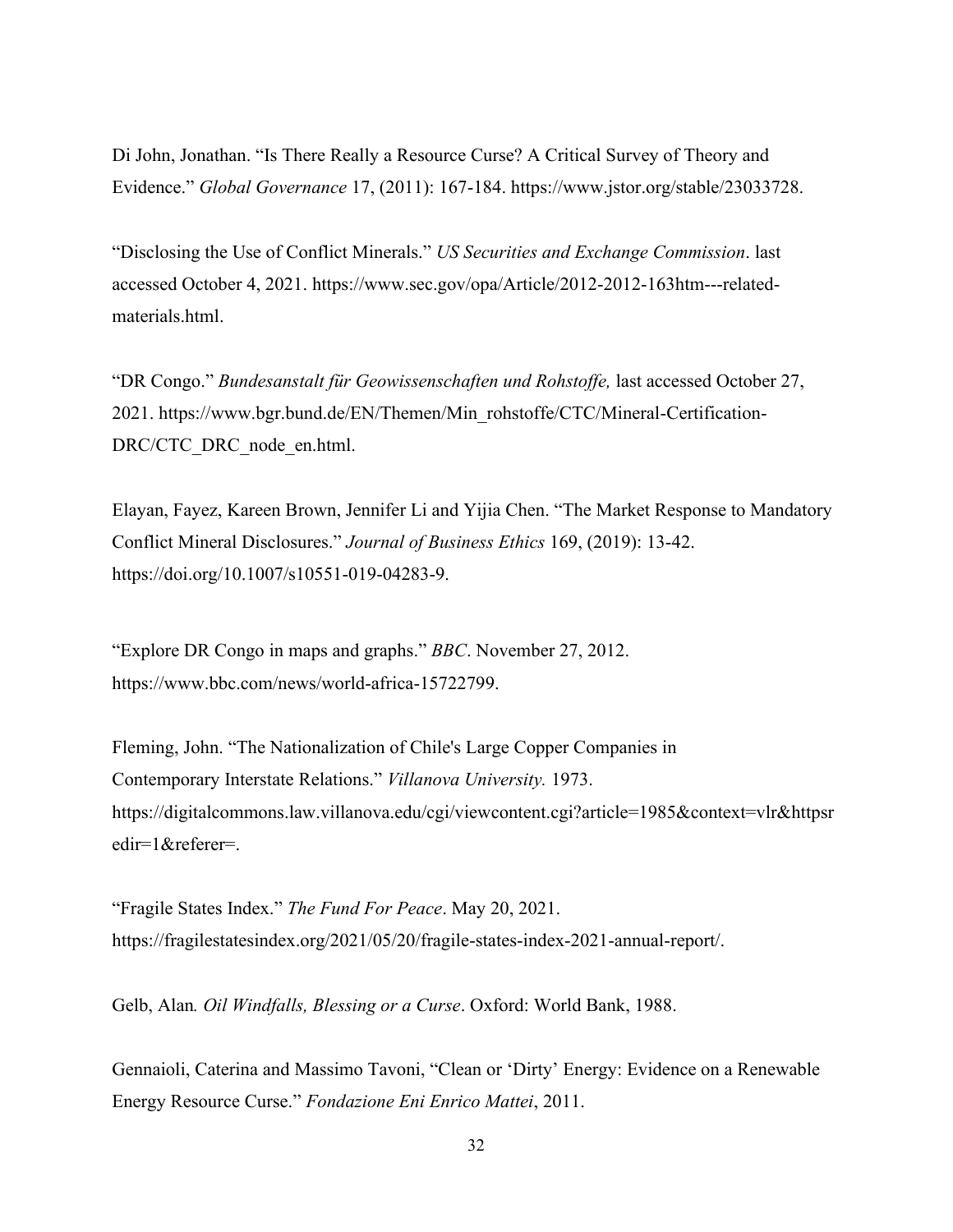Haslam, Paul. "Overcoming the Resource Curse: Reform and the Rentier State in Chile and Argentina, 1973-2000." *Development and Change* 45, no. 5 (2016):1146-1170. https://doi.org/10.1111/dech.12259.

"History of the Democratic Republic of Congo." *Britannica.* last accessed October 5, 2021. https://www.britannica.com/place/Democratic-Republic-of-the-Congo/History.

Hund, Kristen, Daniele La Porta, Thao Fabregas, Tim Laing and John Drexhage. "Minerals for Climate Action: The Mineral Intensity of the Clean Energy Transition." *World Bank Group*. 2020. https://pubdocs.worldbank.org/en/961711588875536384/Minerals-for-Climate-Action-The-Mineral-Intensity-of-the-Clean-Energy-Transition.pdf.

Jamasmie, Cecilia. "Top miners in Chile sign deal to help country's small producers." *Mining.com*. August 30, 2019. https://www.mining.com/top-miners-in-chile-sign-deal-to-helpcountrys-small-producers/.

Krane, Jim. "Climate change and fossil fuel: An examination of risks for the energy industry and producer states." *MRS Energy & Sustainability: A Review Journal*, (2017): 1-12. https:// doi:10.1557/mre.2017.3.

Manberger, Andre and Bengt Johansson. "The geopolitics of metals and metalloids used for the renewable energy transition." *Energy Strategy Reviews* 26, (2019): 8. https://doi.org/10.1016/j.esr.2019.100394.

Mancini, Lucia, Nicolas Eslava, Marzia Traverso, Fabrice Mathieux. "Assessing impacts of responsible sourcing initiatives for cobalt: Insights from a case study." *Resources Policy* 71, (2021). https://doi.org/10.1016/j.resourpol.2021.102015.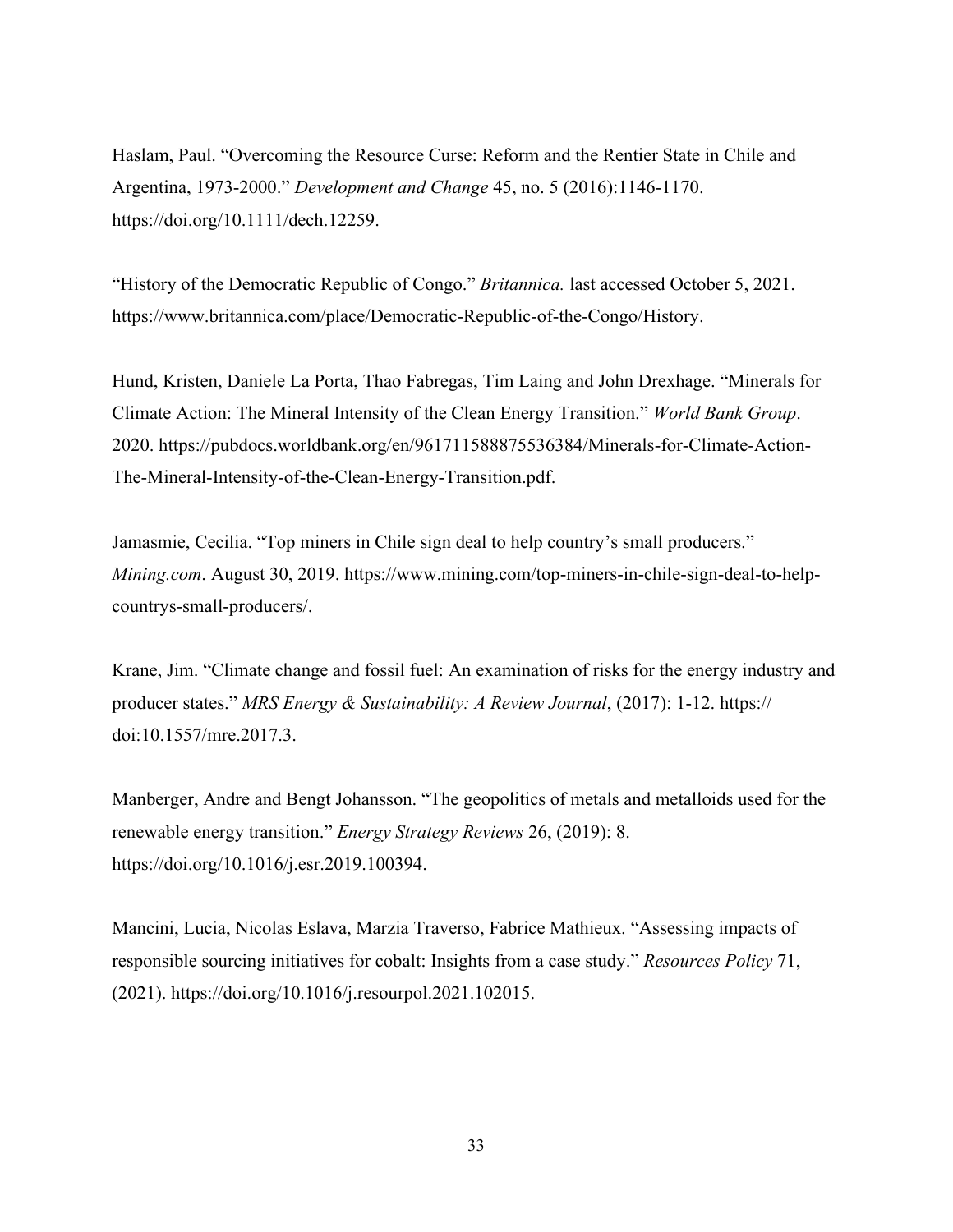Mansson, Andre. "A resource curse for renewables? Conflict and cooperation in the renewable energy sector." *Energy Research and Social Sciences* 10, (2015): 1-9. https://doi.org/10.1016/j.erss.2015.06.008.

Matti, Stephanie. "Resources and Rent Seeking in the Democratic Republic of the Congo." *Third World Quarterly* 31, no. 3 (2010): 401-413. https://doi.org/10.1080/01436597.2010.488471.

McKevitt, Jennifer. "Apple pledges to treat Congolese cobalt as a conflict mineral amid reports of child labor." *Supply Chain Dive.* March 8, 2017. https://www.supplychaindive.com/news/apple-cobalt-sourcing-conflict-minerals-doddfrank/437612/.

Papyrakis, Elissaios. "The Resource Curse - What Have We Learned from Two Decades of Intensive Research: Introduction to the Special Issue." *The Journal of Development Studies* 53, no. 2 (2017): 175-185.

Parker, Dominic and Bryan Vadheim. "Resource Cursed or Policy Cursed? US Regulation of Conflict Minerals and Violence in the Congo." *Journal of the Association of Environmental & Resource Economists* 4, no. 1 (March 2017): 1-49. http://dx.doi.org/10.1086/689865.

"Profiling the world's top five copper mining countries in 2020." *NS Energy.* May 20, 2021. https://www.nsenergybusiness.com/news/top-five-copper-mining-countries/.

"River of Gold." *Global Witness*. July 5, 2016. https://www.globalwitness.org/en/campaigns/conflict-minerals/river-of-gold-drc/.

"RMI and RCI Publish Revised Cobalt Refiner Supply Chain Due Diligence Standard." *Responsible Business*. August 19, 2021. http://www.responsiblebusiness.org/news/rmi-rci/.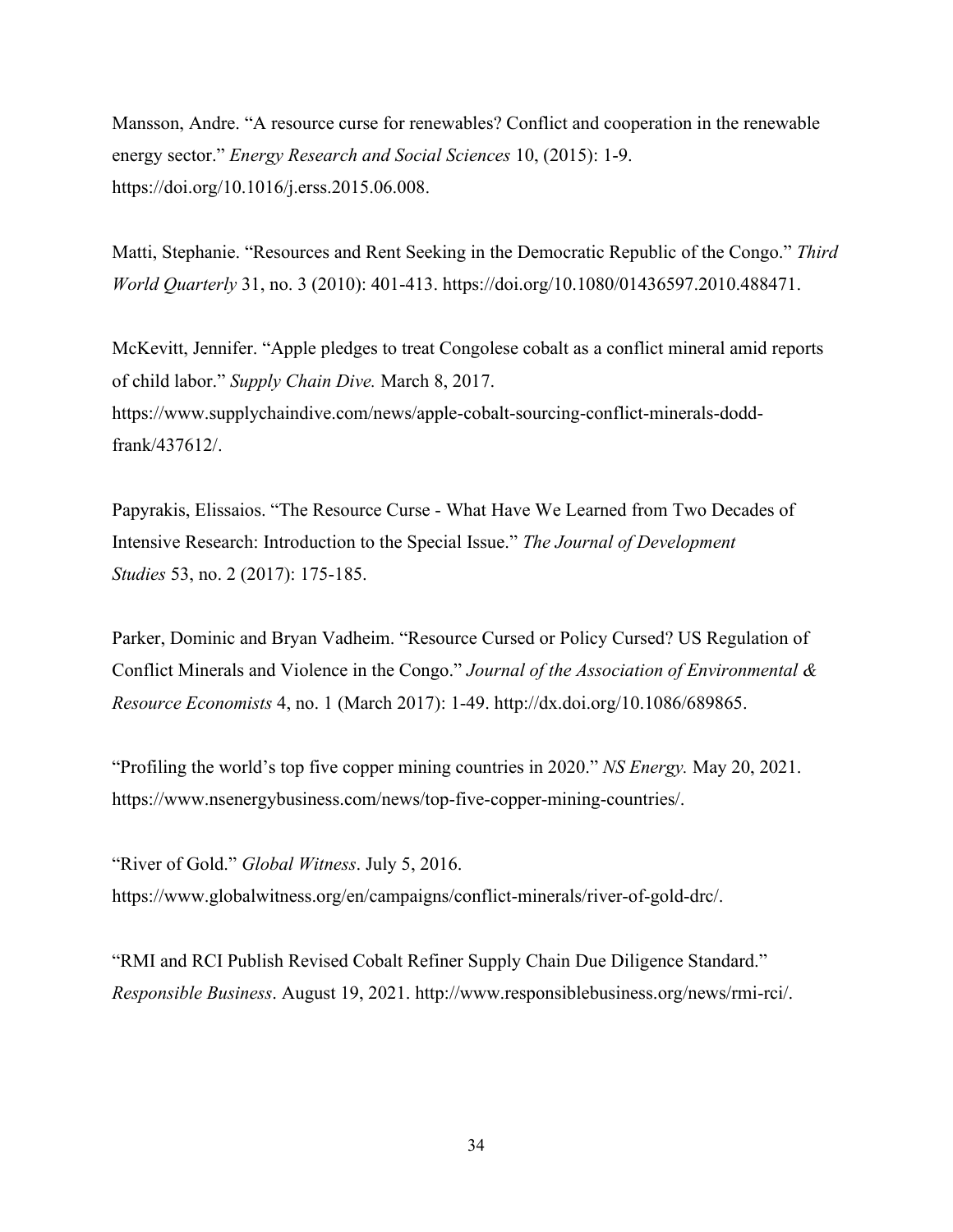Scholten, Daniel and Rick Bosman. "The geopolitics of renewables; exploring the political implications of renewable energy systems." *Technological Forecasting and Social Change* 103, (2016): 273-283. https://doi.org/10.1016/j.techfore.2015.10.014.

Seyler, Allison. "Cobalt in the Democratic Republic of Congo: the cost of innovative technology and historical lessons in global economics for a more ethical future." *Suny*. May 10, 2021. https://soar.suny.edu/bitstream/handle/20.500.12648/1905/Seyler\_Honors.pdf?sequence=1&isAl\_ lowed=y.

Sovacool, Benjamin. "The Precarious political economy of cobalt: Balancing prosperity, poverty, and brutality in artisanal and industrial mining in the Democratic Republic of Congo." *The Extractive Industries and Society* 6, no. 3 (2019): 915-939. https://doi.org/10.1016/j.exis.2019.05.018.

"The Paris Agreement." *United Nations Framework Convention on Climate Change.* last accessed September 22, 2021. https://unfccc.int/process-and-meetings/the-paris-agreement/theparis-agreement.

"The Regulation Explained." *European Commission*. last accessed October 6, 2021. https://ec.europa.eu/trade/policy/in-focus/conflict-minerals-regulation/regulation-explained/.

"The Role of Critical Minerals in Clean Energy Transitions." *International Energy Agency*. May 2021. https://iea.blob.core.windows.net/assets/24d5dfbb-a77a-4647-abcc-667867207f74/TheRoleofCriticalMineralsinCleanEnergyTransitions.pdf. "This is what we die for." *Amnesty International.* 2016. https://www.amnesty.org/en/wpcontent/uploads/2021/05/AFR6231832016ENGLISH.pdf.

"Violence in the Democratic Republic of Congo." *Council on Foreign Relations*. last accessed October 6, 2021. https://www.cfr.org/global-conflict-tracker/conflict/violence-democraticrepublic-congo.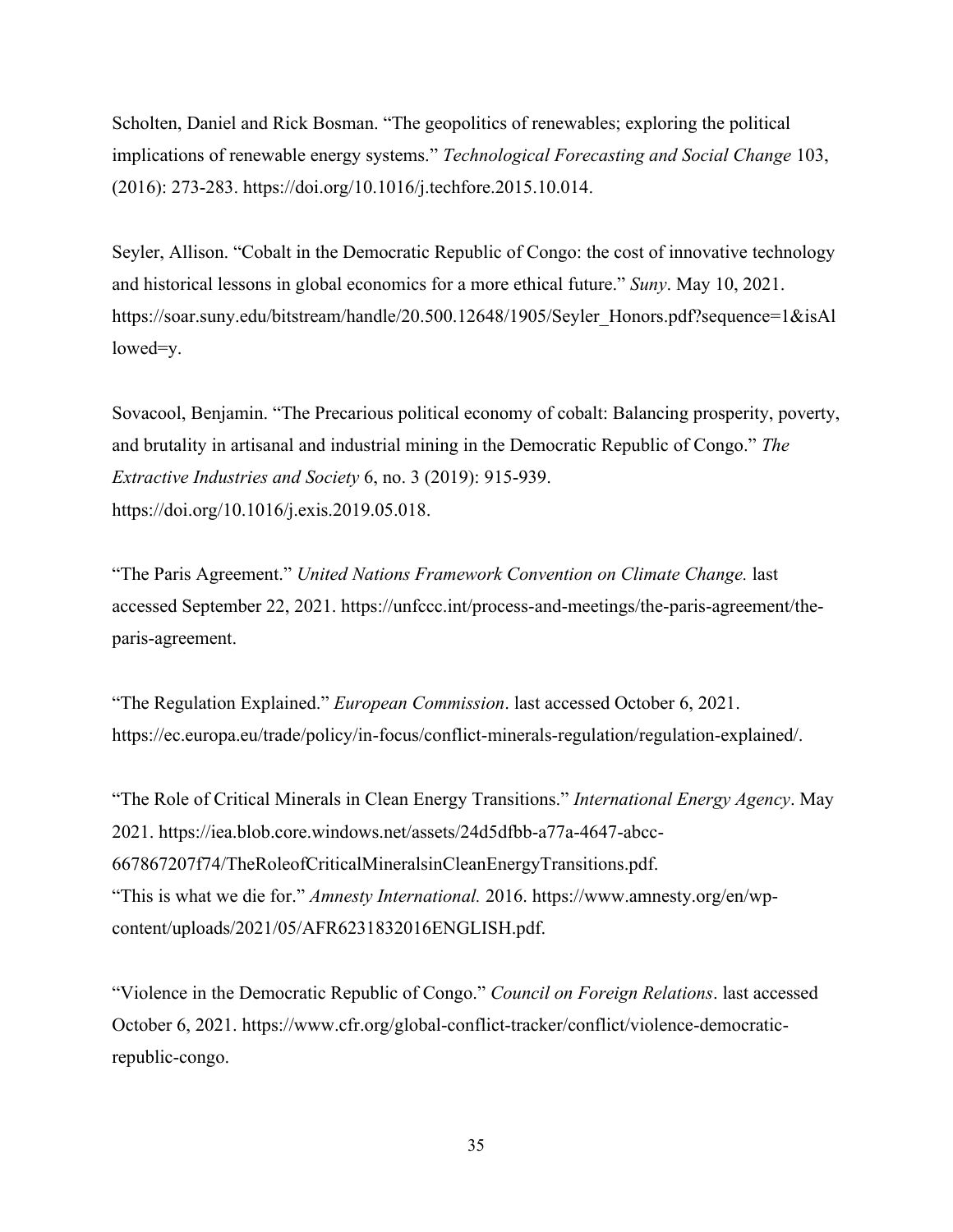"Where Does Copper Come From?" *Copper Development Association Inc.* last accessed October 5, 2021. https://www.copper.org/education/Kids/copperandkids\_wheredoescopper.html.

Zicchieri, Alessandro. "Is Rentier State Theory Sufficient to Explain the Politics of the UAE?" *E-International Relations.* February 4, 2016. https://www.e-ir.info/pdf/61398.